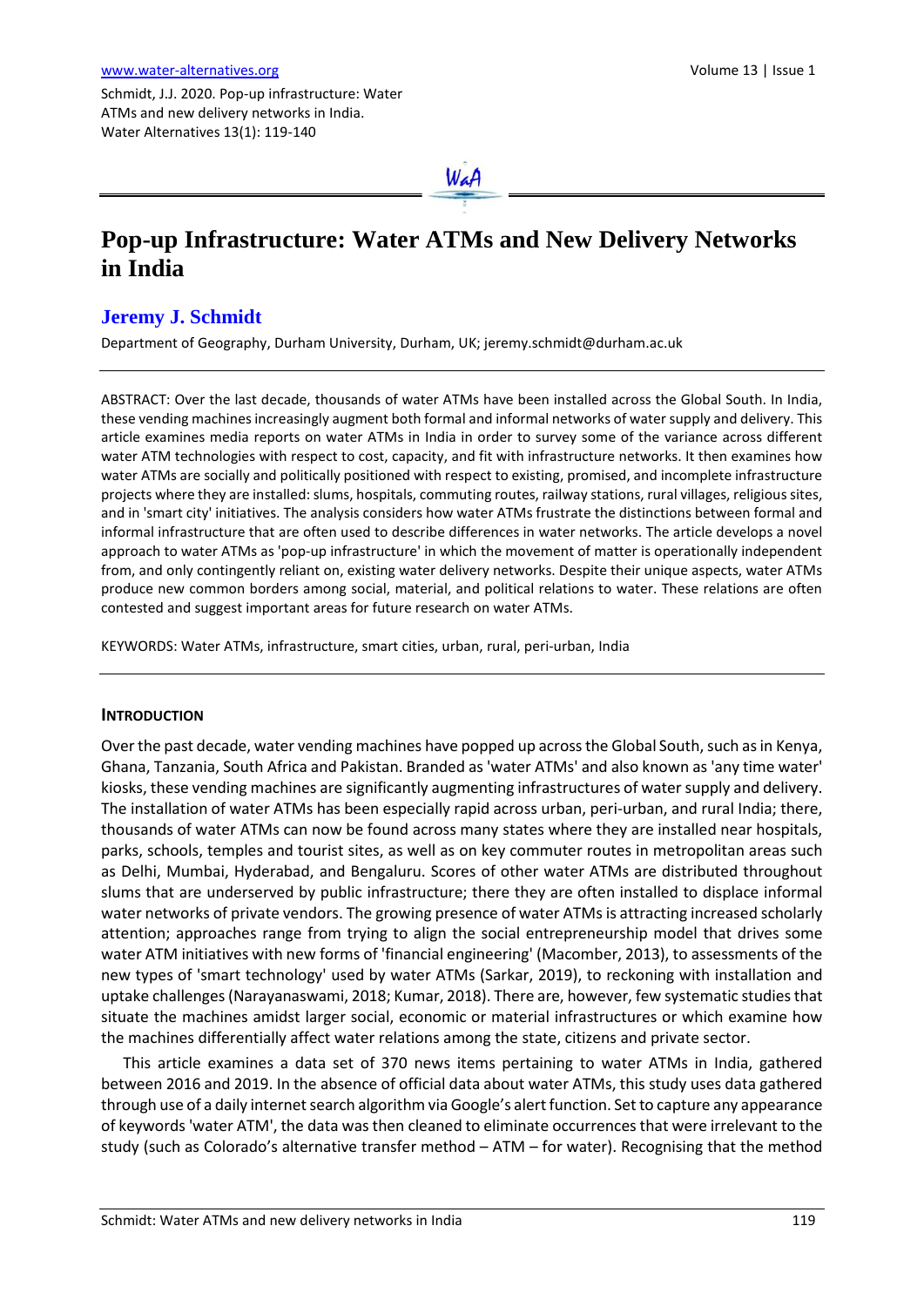does not yield a comprehensive account as many water ATMs have been installed without online news reports, each item was analysed in two steps. The first step catalogued the location of the water ATMs by city (and, where possible, by specific location or neighbourhood), the amount charged for water, the machine's capacity, the installation cost, and the number of installed and announced water ATMs. The second step used content analysis methods to annotate each news item with a qualitative description of the article's main themes, including the agencies or institutions announcing, installing, maintaining, promoting, or contesting water ATMs. Following Krippendorff's (2004) explanation of content analysis as an abductive exercise in making inferences to the best explanation, the study is one of hypothesis generation rather than hypothesis testing. The methods suggest two key limits: the first is that the study cannot, and does not, claim comprehensiveness; the second is that using media reports allows for interpretive insight regarding how water ATMs are framed (see Lakoff, 2010), but only indirectly captures aspects of the use and impact of water ATMs. These limits foreshadow the conclusion, which considers what this type of study suggests for future research.

The second section of this paper situates water ATMs with respect to the entrenched – though increasingly blurred – distinction between formal and informal water infrastructures (Truelove, 2019; cf. Roy, 2009; McFarlane, 2019). I make the case that water ATMs require an approach that does not suppose that they are merely deviations from, or remainders of, either formal or informal water infrastructure. I take this approach, in part, because water ATMs are not confined to the urban networks, dams, or engineering works that often form the core of studies examining formal water infrastructure; however, neither are they adequately explained only as an informal response to the gaps or shortcomings of formal water delivery systems. Engaging a diverse interdisciplinary literature, I define and develop 'pop-up infrastructure' as a conceptual tool for thinking about water ATMs, which are operationally independent from one another and only contingently reliant on existing networks of water infrastructure. The notion of pop-up infrastructure allows for an investigation of how the new spatial, social, and economic dynamics of water ATMs articulate with the machines themselves. Here I draw on the idea of coproduction, that "the ways we know and represent the world (both nature and society) are inseparable from the ways in which we choose to live in it" (Jasanoff, 2004: 2). In this case, the notion of pop-up infrastructure allows for an explanation of how the material aspects of water ATMs – their design, technologies and (contested) promise – affect how they are represented in ways that are both formal and informal yet reducible to neither. Pop-up infrastructure also provides two analytical entry points: the first is a temporal juxtaposition of potentially short-lived 'pop-up' sites for economic exchanges for water, against the promise of infrastructure as a long-term material substrate for society; the second considers pop-up infrastructure as a way to think about infrastructures that are purposefully discontinuous with existing water delivery networks and which even cultivate norms disruptive to both formal and informal infrastructure. Despite this disruptive leitmotif, which is typical of what many proponents of 'smart' technologies often claim, water ATMs nevertheless create alternate forms of contiguity – new common borders among physical materials and different social, economic and political relations. The coproduction of these new relations depends on factors connected to (but not wholly constrained by) water ATMs themselves, the use, malfunction and maintenance of which shape the distribution of ecologies and relations.

The third section examines how water ATMs are represented with respect to existing water infrastructure challenges and the shifting, contested role of the state within them. Following other studies of how the 'promise of infrastructure' evokes temporal and spatial orderings of future social and material relationships that affect the present (see Anand et al., 2018), I survey how a diversity of such orderings are on offer as water ATMs are positioned with respect to different governance arrangements that intersect across the installation, use, and maintenance of the machines. Socially, many water ATMs are private – public partnerships with government (local and state). Some of these, plus numerous other private initiatives, are an outcome of the 2013 legislation that mandated that 2% of profits go towards Corporate Social Responsibility (CSR) projects in India (Maira, 2013; Sarkar and Sarkar, 2015; cf. Newell,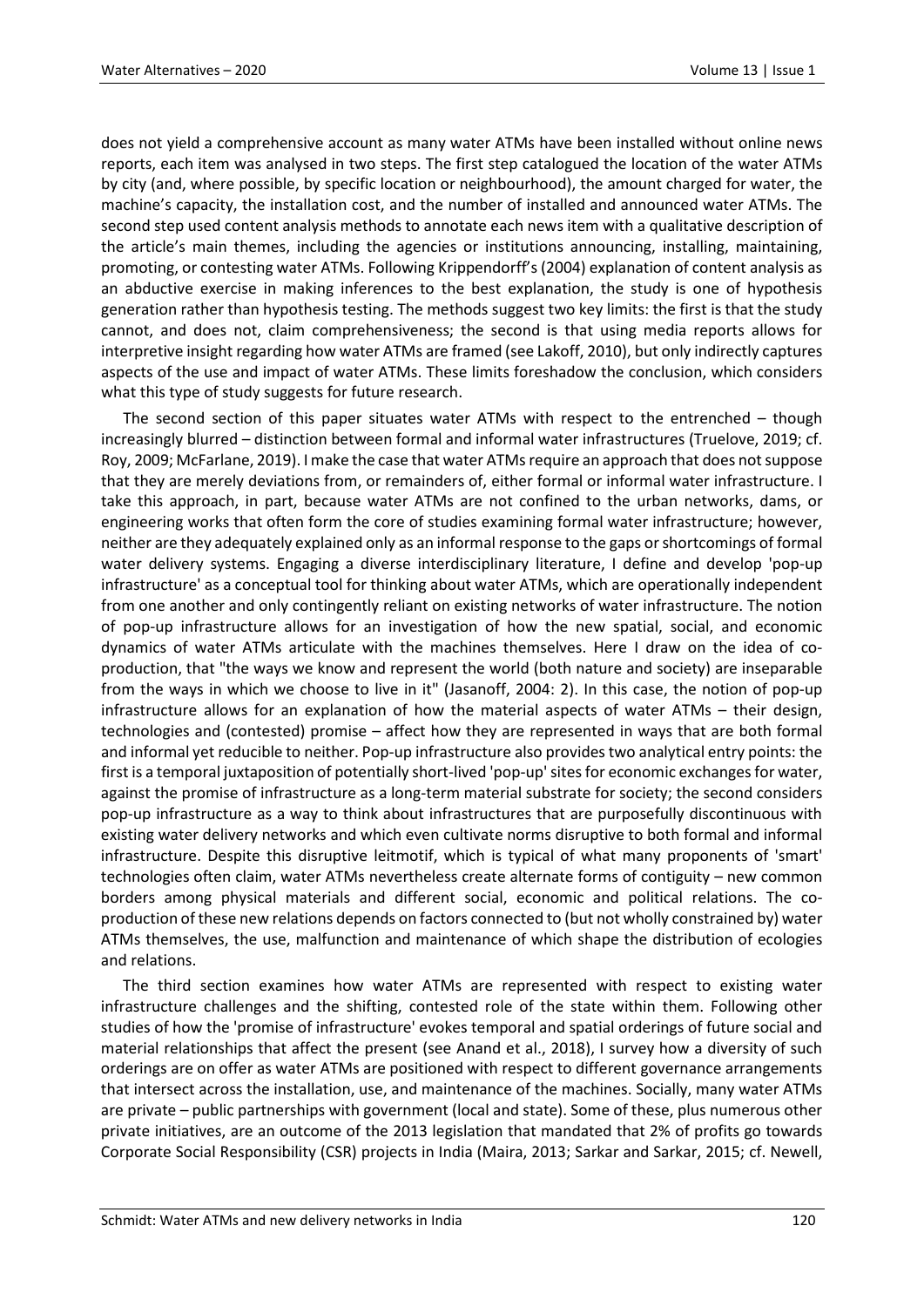2005). In this context, the study provides an initial map of how these kiosks fit, or do not fit, with the changing and contested social contract of public water infrastructure. Water ATMs also have economic dynamics beyond being branded through the analogy with bank ATMs. Although some are coin operated, many water ATMs are remotely managed through cloud computing and take payments through forms of smart technology. Frequently, though not always, these are part of smart city initiatives in India, and while some kiosks operate on smartphone applications (apps), the majority rely on smart cards. These payment systems can also require other forms of banking infrastructure that fit with financial inclusion policies, which critics who oppose water ATMs as a form of water privatisation often connect to state rollbacks in the provision of social welfare and public goods.

The fourth section turns to the challenges and contestations of the infrastructural form of water ATMs: the manner in which they pop up is at times designed to fit norms of 'disruption' frequently attributed to IT sectors and cloud-based technologies, biometric monitoring, and the electronic payment systems that are used by many water ATMs. Water ATMs, however, are not always a welcome disruption nor are they always successful even when they are welcomed. Their location, cost and the forms of labour they require is revealing in two related ways: the first is the challenge that water ATMs pose to public infrastructure or the lack thereof, and to social expectations and the right to water service; the second concerns how the burdens of infrastructure are shifted by water ATMs, and the impact this has on how citizens may go about making demands for public goods. The concluding section further develops the idea of pop-up infrastructure and identifies key areas for future research, including an examination of the new calculus of risk and vulnerability that water ATMs introduce to water delivery. Although India represents a prominent case, the infrastructural shift suggested by water ATMs also calls for a more robust examination of these machines elsewhere. Outlining key questions raised by water ATMs provides a tool for thinking about the ways in which new norms of maintenance and care are being layered upon existing water infrastructures, and the role of new technologies in shifting the promises and failures of water delivery.

# **WATER, INFRASTRUCTURE, AND THE POP-UP**

In an influential review, Larkin (2013: 328) states that "[i]nfrastructures are built networks that facilitate the flow of goods, people or ideas, and allow for their exchange over space". Larkin's (ibid: 329) emphasis on infrastructures as "matter that enable[s] the movement of other matter" fits well with treatments of formal water infrastructure as a physical network that, like roads and electricity grids, forms a substrate for social action. In this review, I examine research on how the unevenness of water infrastructure also affects social relations, or what Swyngedouw (2004) terms 'social power'. Within and beyond India, the control and governance of formal infrastructure is often contrasted with informal means of water access and distribution, particularly with respect to those who are marginalised through intersecting injustices of religion, caste, class, gender, race and ethnicity (see, for example, Baviskar, 1995; Anand, 2012; O'Reilly and Dhanju, 2014; Waldron, 2018; Pauli, 2019). Water ATMs, however, both fit with and challenge the literature that has built up around the formal/informal distinction. After showing how this is the case, the review introduces the notion of pop-up infrastructure.

The physical aspects of water infrastructure have long been central to understanding the formalisation of social, economic, and industrial arrangements regarding water supply and sanitation. Formal, piped water infrastructure for cities, hydropower, and irrigation networks often forms the template for understanding how controlling and connecting physical water systems to populations reflects the aspirations of empire, colonialism, and the forms of direct and indirect social control they entail (cf. Melosi, 2000; Gandy, 2004; Benidickson, 2007; Klingensmith, 2007; Anand, 2012; Carse, 2014; Sneddon, 2015). Geographers have argued that urban water infrastructure not only affects social relations but also makes and remakes nature, from source watersheds to those receiving waste downstream (see, for example, Swyngedouw, 2004; Kaika, 2005; McDonald et al., 2014; Gandy, 2015). Numerous studies of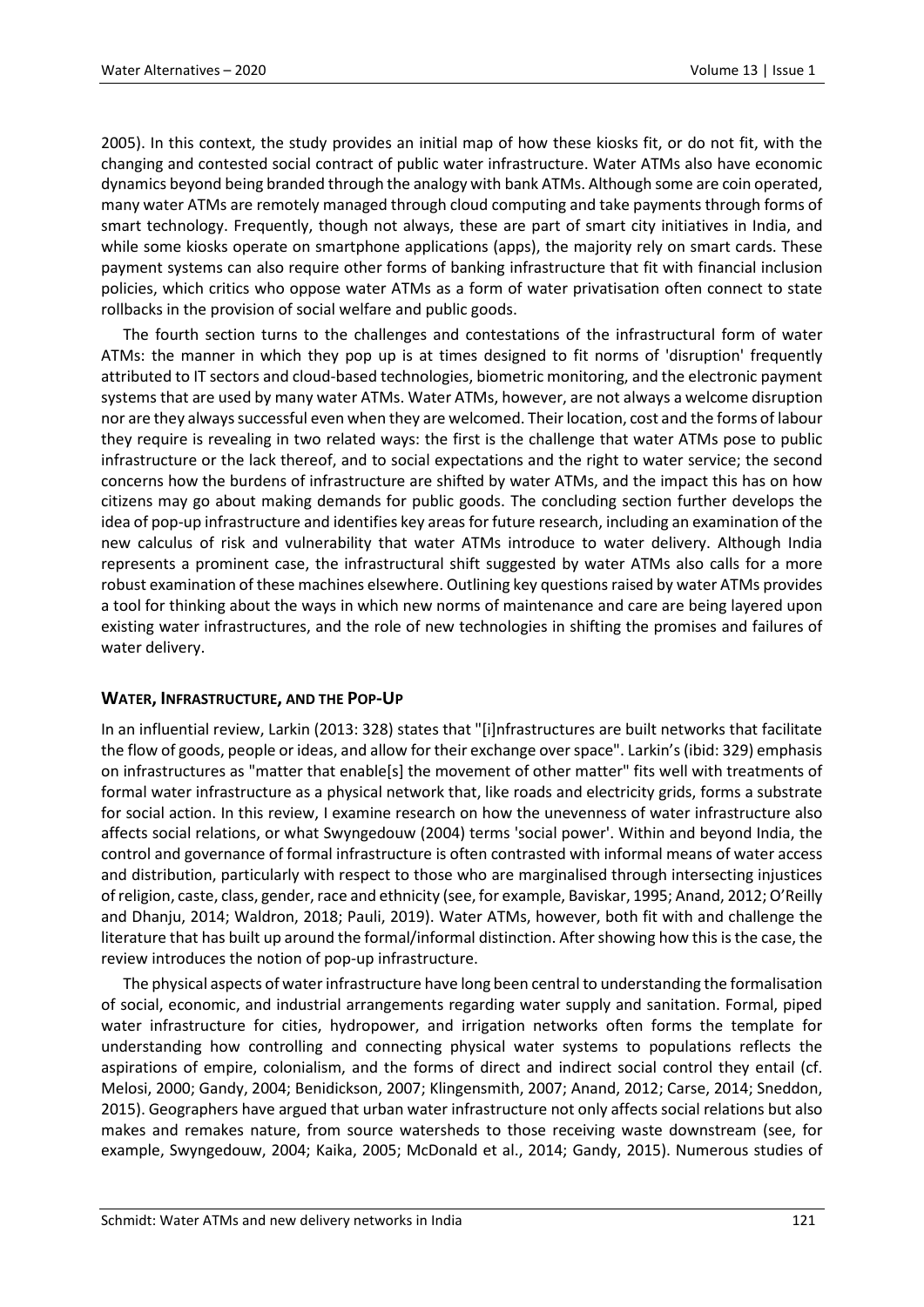water infrastructure in South Asia identify the spatial aspects of how physical infrastructure is unevenly distributed and itself unevenly distributes water in ways that reflect broader social and political inequalities (for example, Baviskar, 1995; Mehta, 2005; Sultana, 2011, 2013; Alankar, 2013; Birkenholtz, 2013). Bakker (2003, 2010) argued for the 'archipelago' as a spatial analogue for thinking about the discontinuities between formal infrastructure and the gaps and exclusions in which informal networks arise. A more prominent metaphor, however, conceptualises these differences through what Graham and Marvin (2001) describe as a "splintering urbanism" in which infrastructure networks are assemblages. In such assemblages, ideals of standardised and uniform infrastructures give way to heterogenous, hybrid combinations of materials (for example, pipes, water tankers), water sources (wells, reservoirs), and combinations of private or public governance that affect the daily experiences of urban water supply, storm water drainage, and sanitation (Desai et al., 2015; Ranganathan, 2015). Importantly, infrastructure assemblages differ from systems. As Edwards (2010: 12) argues, the distinction between the two is that "the fundamental dynamic of infrastructure development (…) [is] a perpetual oscillation between the desire for smooth, system-like behaviour and the need to combine capabilities no single system can yet provide".

Setting infrastructural assemblages in the context of India, and the Global South more broadly, requires positioning desires for standardisation and "smooth, system-like" behaviour with respect to both postcolonialism and international development (Ranganathan and Balazs, 2015). Many urban centres in postcolonial regions of the Global South have long been characterised by fragmented water infrastructure (see Kooy and Bakker, 2008). It is also no secret that urban water infrastructure in Bombay (now Mumbai), Bangalore (now Bengaluru), and the urban conglomerate itself in Calcutta (now Kolkata) are built on the experiments of British colonialism (Joyce, 2003; Lahiri-Dutt, 2014; Bear, 2015; Bhattacharyya, 2018; Ranganathan, 2018). Projects of empire, and more recently of economic globalisation (i.e. neoliberalism), also affect how water infrastructures are understood with respect to the rights of individuals and communities (Mehta et al., 2014). Anthropologists, for instance, have detailed how those excluded from formal infrastructure networks mobilise water to make material and moral claims for citizenship on postcolonial states; Anand (2017) shows how, in Mumbai, demands made by the urban poor for recognition as citizens frequently mobilise moral and material pressure through demands for water infrastructure (cf. Björkman, 2015). The reverse also holds, as von Schnitzler (2016) demonstrates, when attempts are made to install new forms of water infrastructure that run counter to claims of citizenship, such as the metering of water and the introduction of new water charges in Soweto, South Africa (cf. Chance, 2018). These are especially pertinent considerations owing to how notions of the 'public' that are favoured by international agencies such as the World Bank have layered promises and funding for urban water infrastructure onto earlier colonial developments (Bakker, 2013; see also Rademacher, 2011). In Latin America, water infrastructure is also a site for what Ballestero (2019) describes as an 'ethics of formula' in which calculations by decision makers regarding the costs of delivering water meet the moral economies of water users, notably expectations of reliable, safe, and low cost water service provision.

Infrastructures are not neutral; the 'substrate' they provide is differentially available to, and enforced upon, communities. This produces rifts across scale and time that are relevant to understanding water infrastructure in India, where rapidly urbanising megacities exacerbate demands on peri-urban peripheries, linking water infrastructures across rural and metropolitan spaces (Mehta and Karpouzoglou, 2015). Accelerating forms of urbanism, such as through new smart technologies, are not unique to India's water sector and also affect social and economic relations (see Datta, 2020); as such, processes of rapid urbanisation and the new urban ecologies they co-produce must be examined for how they articulate with existing infrastructural norms and relations regarding identity, gender, and nature (see Rademacher and Sivaramakrishnan, 2013; Mukherjee, 2015). A further need for nuance comes from subaltern urbanisation in India, that is, the numerous new centres that have arisen that are characterised by alternative forms of autonomy relative to those of larger metropolitan centres and existing local – global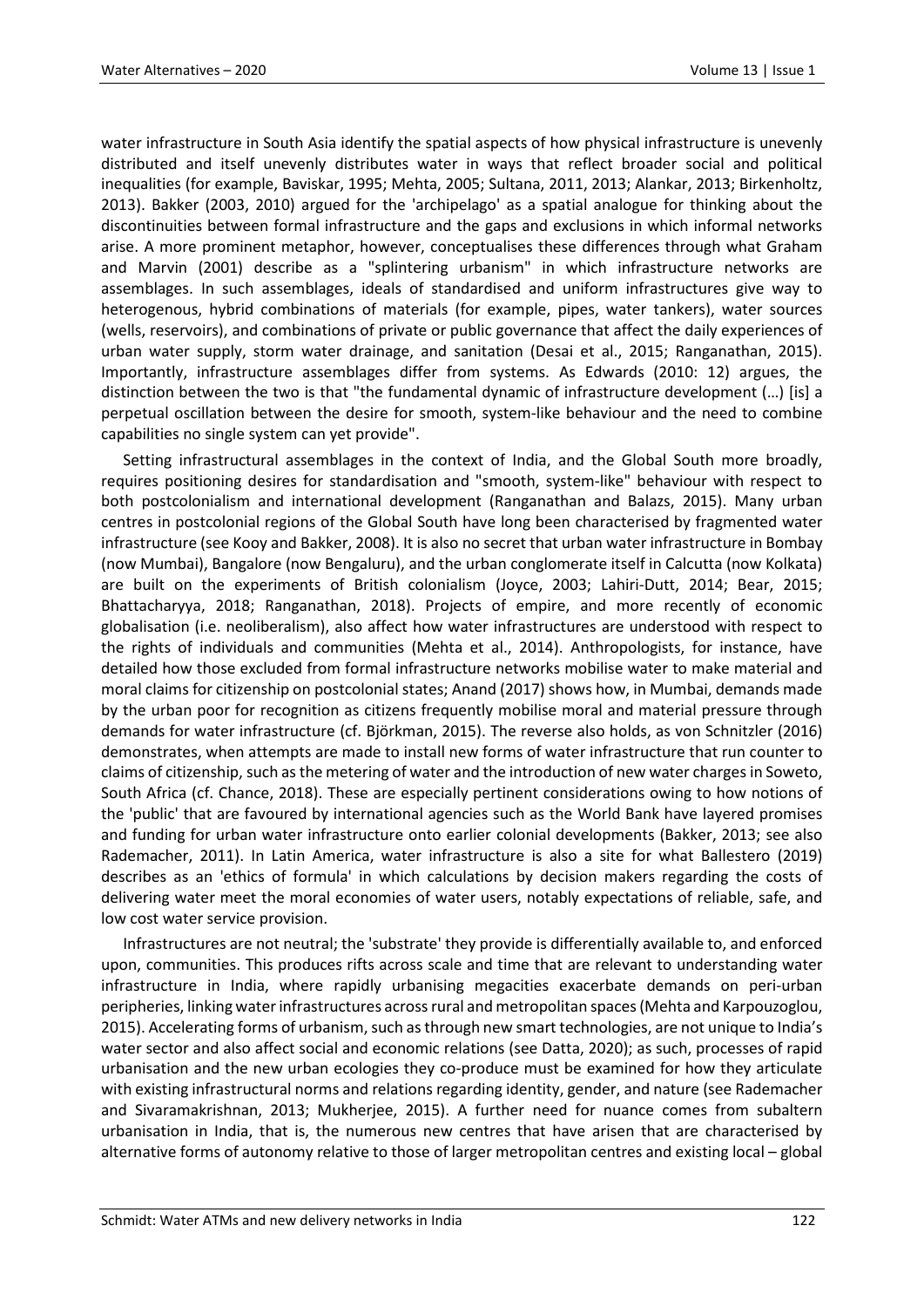dynamics (Denis et al., 2012; Sircar, 2018). These subaltern 'census towns' face unique water and sanitation challenges (Hui and Wescoat, 2019); additionally, all of these social dynamics are set in an environmental context in which changes to water availability (quality, timing and quantity) owing to climate change and particulate air pollution are creating new burdens on, and often exposing limits to, existing rural, state, and urban infrastructure in India (O'Brien et al., 2004; Brenkert and Malone, 2005; Srinivasan et al., 2013).

Water ATMs are set in India's complex infrastructural assemblage; they straddle social, political and environmental dynamics in ways that are not adequately characterised by the formal/informal distinction. This is for several reasons. First, water ATMs have been installed across urban and rural locations (often in smaller villages). As such, they require a provisional suspension of the urban ideal whereby formal water infrastructure is a network of water delivery which dissipates in uneven ways from metropolitan cores to peri-urban, and rural spaces. Second, water ATMs are not networked like roads or electricity grids; they provide a substrate for social life that does not constitute the permanent, materially interconnected network usually associated with piped water and, as such, they embody a different temporal horizon. Third, despite their unique aspects, water ATMs are part of many formal state programmes such as private – public partnerships, meaning that they are not informal modes of water delivery either. In fact, the official rationale for water ATMs is often that they can deliver water to poor citizens and marginalised communities that are currently underserved by existing water infrastructure, in that they can undercut the prices charged by informal, private water suppliers or can provide statesanctioned water services until formal water infrastructure is in place. Fourth, water ATMs individually source and purify water and as such are not vulnerable to the systemic risks of large, continuous networks. This does not eliminate risk; rather, it presents a different risk calculus to water delivery when it comes to issues of water security and vulnerability. Finally, like other infrastructure, water ATMs face challenges over how to standardise their main deliverable: clean, reliable water. This means that the installation of water ATMs by different organisations, using different technologies and a variety of economic and maintenance arrangements, requires rethinking the oscillation between system constraints and infrastructure capabilities. How do water ATMs crisscross formal and informal networks of water delivery? Pop-up infrastructure is a concept designed for thinking to this end.



Figure 1. "Slum residents in Bhubaneshwar use their smart cards to collect water" (The Hindu, 2018a).

Source: Photo by Biswaranjan Rout; reproduced by permission from the copyright holder: THG Publishing Private Limited.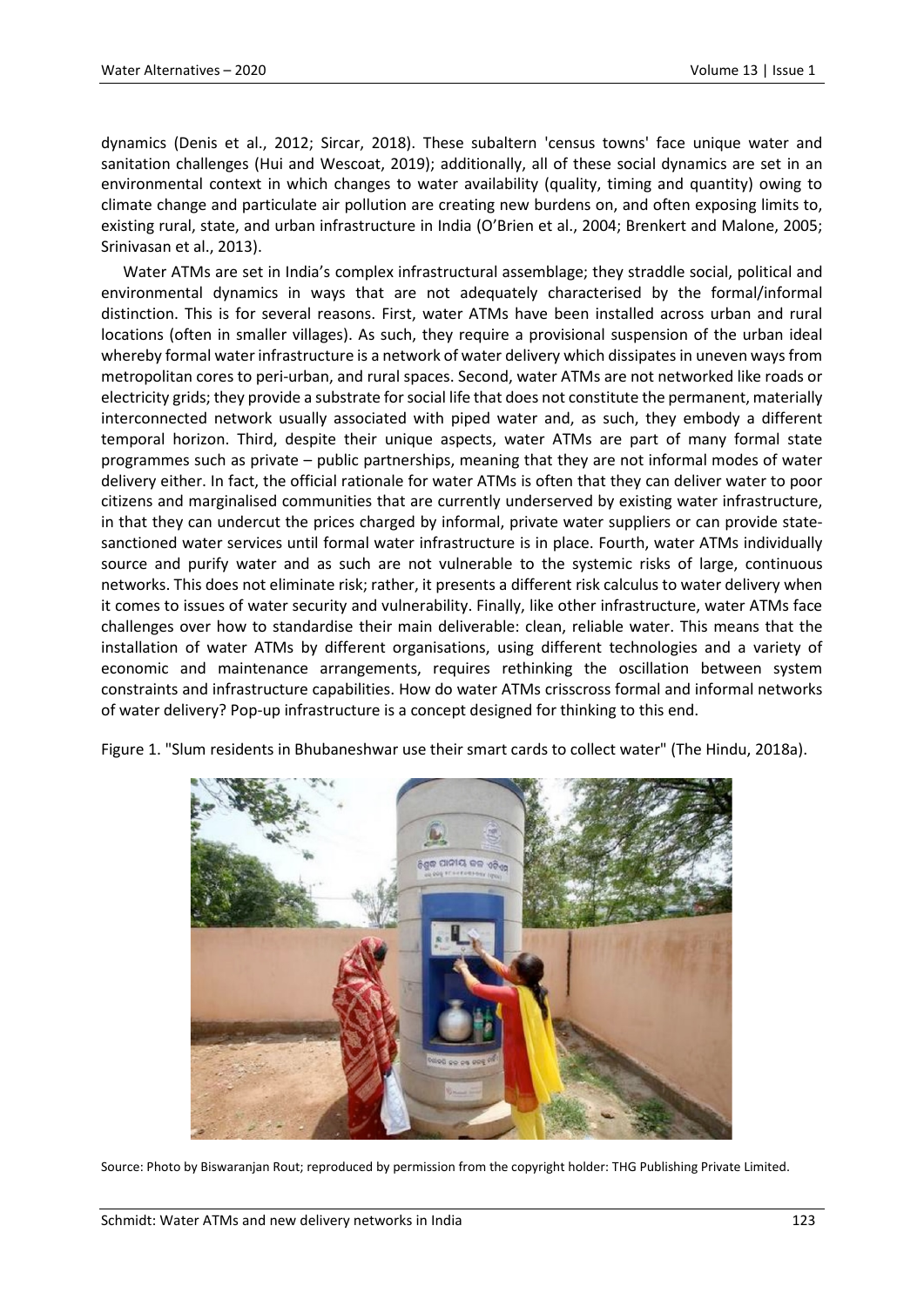The concept of pop-up infrastructure is, in part, a play on the more familiar notion of pop-up retail, in which small firms open on a temporary basis. The temporal dynamics of pop-ups, however, have also been applied to different government or cultural activities; they provide a way to think through different 'in-between' spaces of social life such as temporary health clinics or the governance of migration (see Harris, 2015; Papada et al., 2019). Similar to pop-up retail, water ATMs are frequently characterised in terms of social entrepreneurship, where private sector innovation is claimed as empowering; as such, they are entangled with broader considerations regarding how new economic ideas affect not only the material delivery of water but also norms of choice, citizenship and responsibility for public goods in India (for a general overview, see Mankekar, 2015). In this context, what distinguishes the concept of pop-up infrastructure is that the movement of matter is both operationally independent from, and only contingently reliant on, infrastructure networks that move similar matter. Water ATMs can 'pop-up' and operate independently of one another, such that malfunctions in one unit have no effect on others, unlike pipes or electricity grids where malfunctions affect the network downstream (or upstream). The units are also only contingently reliant on existing water infrastructure; by this I mean that while in some cases water is sourced from existing water infrastructures, this is not necessarily the case; depending on their design, water ATMs can also source water from borewells, ponds, tanker trucks, rivers, rainfall, and from the atmosphere itself. Despite the features that make them discrete units, however, water ATMs *are* infrastructure; as evidenced below, the units are functionally integrated into the budgeting, design and delivery of state services alongside other infrastructure like housing, schooling, and roads. They are often relied upon to deliver water in ways consistent with the logics of service delivery and public health that characterise piped water infrastructure; politicians and officials lay claim to water ATMs within public policy discourses, citing them as, for instance, solutions to public health crises and school absenteeism and as alternatives to highly priced private and/or informal water vendors. Similarly, when water ATMs fail to function because of breakdown or neglect, those without reliable water demand responses from officials. In this way, in terms of their material and political relations these forms of pop-up infrastructure share with other infrastructure the characteristic of being both ecological and relational. Star's (1999) classic work on infrastructure ties these ecological and relational dynamics to the effects of infrastructure on distributional justice.

Understanding water ATMs in terms of their distributional effects is critical to situating them amidst broader considerations of politics, governance, ethics and the environment. (For an overview of water ethics, see Schmidt and Peppard, 2014.) The media reports examined below frequently make similar claims in order to emphasise the importance of water ATMs, such as by citing the 2018 report by the National Institution for Transforming India (NITI Aayog) which states that an estimated 600 million people are facing high or extreme water stress in India. These were not the only such framings; others include appeals to the UN Human Right to Water and Sanitation, to the need to find ways to reduce the consumption and waste from plastic water bottles, or to broader initiatives like the Sustainable Development Goals (SDGs). Indeed, as tens of thousands of people now queue up to use the machines, the distributive effects of water ATMs, both in terms of their provision of reliable water and their social impacts, position them in ways similar to other challenges of infrastructure and governance; for instance, as the number and type of water ATMs in operation proliferate in India, there are calls for a national policy to standardise and potentially expand this new water delivery model (APN News, 2019). The governance of water ATMs is also complicated by their usage in locations ranging from metropolitan areas to peri-urban and rural areas; there are corresponding political implications from the state through to local gram panchayat levels of government (cf. Wescoat et al., 2019). Finally, in terms of non-state involvement, global investment firms are already testing solar powered water ATMs in slums in order to assess their suitability for climate finance initiatives that address agricultural irrigation in India (Inter Press Service, 2018). In these cases, large-scale water ATMs would replace diesel or electric pumps as part of the international calculus for meeting the climate goals that were agreed to in the 2015 Paris Accord. These new configurations of ecologies and relations mean that although water ATMs are different from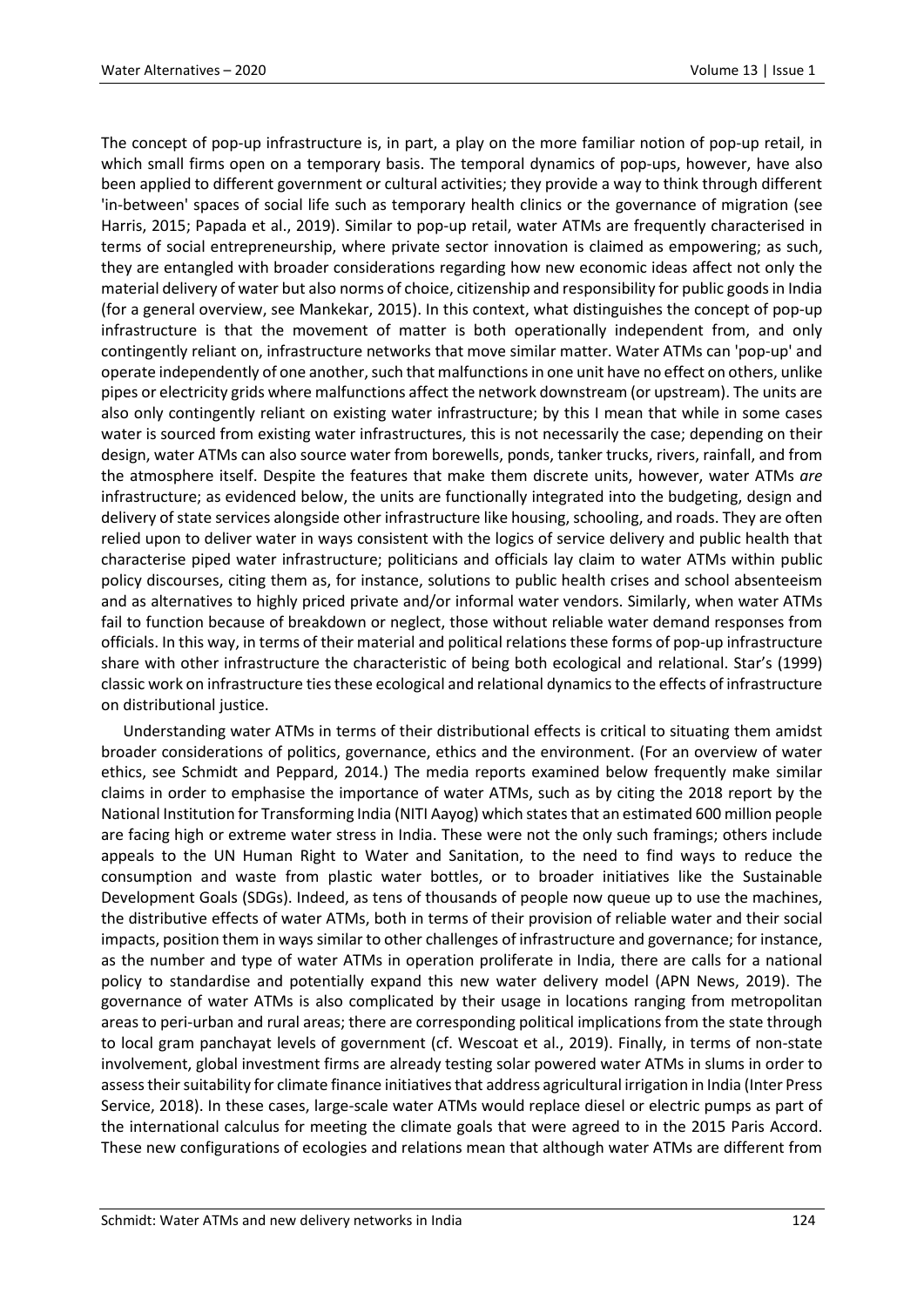existing networks of water delivery in important ways, they also create alternate forms of contiguity; they constitute new common borders with the social, economic and political relations that attend them (cf. Monstadt and Coutard, 2019). Understanding how these new relations are co-produced across the life cycle of water ATMs is critical to identifying areas for further research on how they affect access to reliable, safe water.

# **WATER ATMS: SOCIAL AND ECONOMIC DYNAMICS**

A variety of technological, ownership, and maintenance models characterise water ATMs in India. Different CSR initiatives, state policies, local politics, water demands and existing infrastructures affect if, where, and when they are installed. The unkept promises of previous infrastructure projects also matter, and many official announcements position water ATMs with respect to obligations to deliver safe and reliable water to constituents. Often attended by local and state officials, the inauguration of water ATMs frequently includes announcements of additional units in the future. In these moments, water ATMs share features of what Anand et al. (2018) term the "promise of infrastructure". That is, promises of the bases for social action regarding what water ATMs can deliver in the future are mobilised in the present to facilitate network development. In some cases, the imagined futures water ATMs are meant to provide clash with social expectations, such as when they are offered as alternatives for promised infrastructure that has not arrived on schedule, such as delayed piped water projects. Typically, infrastructure promises are made by states; however, in the case of water ATMs promises may come from numerous sources. There are many private, non-state firms that announce and install kiosks, some of which are part of CSR initiatives; there are also water ATMs installed through public – private partnerships and others by NGOs. To understand these dynamics, this section describes the water ATM as a point of articulation for water infrastructure and examines how its social and economic aspects are represented.

A ubiquitous feature of water ATM reports is their mention of the cost of ATM water. The calculus for water charges varies and often reflects differences of economic geography across urban and rural locations; it can also reflect different private – public partnerships. For instance, in larger centres like Mumbai and Delhi, water ATMs in high-commuter locations like metros and railway stations often charge between Rs2 and Rs5 per litre (US\$0.02 to US\$0.06), with a surcharge of Rs3 for purchasing a bottle; water is also often available by the glass for a slightly higher per unit rate. These prices are well below bottled water prices but are nevertheless out of reach for many of the urban poor and those in rural areas. In rural areas, prices are often between Rs0.25 and Rs0.50 per litre (US\$0.003 to US\$0.007), with prices for a 20-litre purchase as low as Rs5 (US\$0.07). Most machines include the option of buying 5, 10, or 20 litres at a reduced per litre cost. These larger volumes are indicative of the way in which water ATMs are designed to augment the supply of water to households, with 20-litre bottles (known in many places as 'bubble tops', the blue plastic jugs that are fixtures atop water coolers globally) fillable at lower rates than what is charged by private water vendors. Finally, in a handful of cases water ATMs near schools offer water for free to children who are provided with smart cards that allow 200 to 300 ml per day. Discussed below, there are other cases of free water rations as well.

The costs charged for water are explained in a variety of ways which reflect broader discourses about pricing water to reduce waste and to provide a sustainable model for service delivery. As infrastructure, water ATMs are positioned as a low cost alternative to private supplies, both the 'rickety' water stands on roadsides and capricious water vendors who charge escalating costs in hot seasons (see, for example, Financial Express, 2018a). While coding existing alternatives negatively, water ATMs are often framed in terms of the normative, but unfulfilled, promises of formal, piped water infrastructure. For instance, in August 2018, the year before the city of Chennai made global headlines as its reservoir ran dry, the Avadi municipality announced that it would install 46 water ATMs, each with its own borewell, to serve 40,000 families daily; the ATMs could be accessed using smart cards acquired by registering with the municipality. As reported, sources in the municipality "claimed that this move is to compensate for the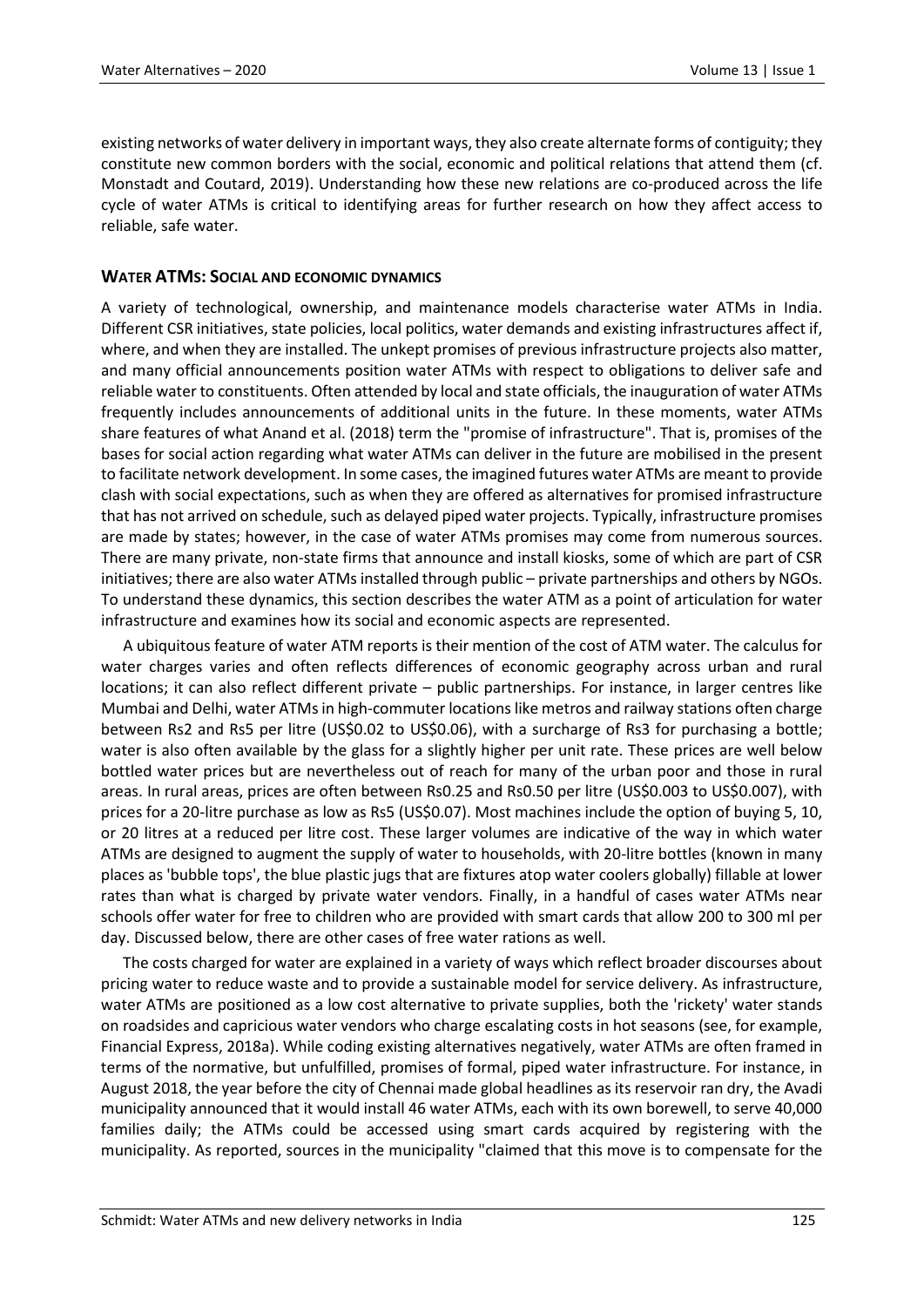100-crore [US\$13.9 million] piped water supply project which is yet to be completed" (The New Indian Express, 2018a). In this case, providing low cost water via water ATMs provides a form of 'compensation' for delayed fulfilments of state infrastructure promises. Although this did not go uncontested, promoters of water ATMs positioned them as a viable alternative to delayed, large-scale piped water infrastructure projects. Alternately, opponents claim that the temporal arguments regarding delays are part of shifting accountability for promised infrastructure development away from the state; for instance, politicians in Bengaluru who inaugurated the installation of water ATMs in slums in the hope of more votes in an upcoming election received a sharp editorial rejoinder from the Times of India (2018a). The paper argued that while the machines offset the "unscrupulous practice" of arbitrary price hikes by private retailers, the machines are a "short-term remedy" to "drinking water piped home". Taken up below, these contestations must also be situated with respect to a variety of different infrastructure costs and costrecovery models.

A fuller picture of the variegated nature of water ATMs can be gained by looking at machine costs. The per unit and installation costs of water ATM units is typically between Rs6 and Rs10 lakhs (US\$8300 and US\$13,900). The higher end of per unit installation costs reaches Rs12 lakhs (US\$16,600) while some units are only Rs4 lakhs (US\$5500). The highest per unit cost in the data set was Rs25 lakhs (US\$34,700), and this was in the Avadi municipality project mentioned above. The least expensive units are mobile water ATMs such as those installed on rickshaws; these units only dispense water and do not purify it, and cost about Rs3 to Rs3.5 lakhs (US\$4150 to US\$4850). These differences reflect a number of factors. First, water purification techniques carry different construction costs. Often reverse osmosis (RO) methods are used in combination with multistage ultraviolet radiation (UV) to purify water and reduce levels of total dissolved solids. Second, water ATMs often have different energy systems and different energy requirements, with some units using solar panels while others are connected to electricity grids. Third, water ATMs have different capacities to produce and store clean water; most of the units were found to have a production capacity of 1000 to 1500 litres per hour, but many smaller ones operated in the range of 500 to 3000 litres per day. Larger units, some of which approximate small-scale community RO facilities, produce up to 40,000 litres per day. Fourth, storage capacities are similarly variable, from small mobile units of several hundred litres to the more common sizes of 1300 to 5000 litres, sometimes with a 'chilled water' compartment of 300 to 500 litres. Fifth, water ATMs take up space; in many contexts, arrangements for installing units often include subsidized or gifted plots of land by the municipality, often plots of up to 400 m<sup>2</sup>; in other cases, such as in Gurugram (formerly Gurgaon), private companies who volunteer to build water ATMs on their own premises are offered free advertisement space by the municipal corporation (Times of India, 2018b).

Design differences, different pricing structures, and variance in overall usage mean that the estimated recovery costs per water ATM is two to three years at the low end and three to five years for machines with smaller marginal returns, depending also on factors of maintenance and repair. In many cases, however, installation costs and water prices are just two aspects of media representations of a broader moral economy taking shape with respect to water ATMs. Often set between the ideals of public water delivery and private water sales, this new moral economy also creates new infrastructure promises for local communities. For instance, because water is necessary for life and for a host of livelihood activities and because many of the promises of piped water infrastructure remain unfulfilled, water ATMs are often presented not only as a compromise solution to water delivery but also as a potentially reliable source of employment and revenue. The operation of individual water ATMs usually employs two to three people. In addition to units displaying water quality data on digital screens which consumers can consult, numerous media reports also indicate that having an operator on site engenders trust in water ATMs and increases use. For some CSR initiatives, the aim is to transfer ownership and maintenance to local communities over time. For instance, the firm Tata Steel has set up water ATMs in Bhailgarha village (Jharkhand) near one of its operations. The project is designed to benefit 161 families, with each family paying Rs60 (US\$0.84) per month to two women's self-help groups. This fee provides revenue for the 15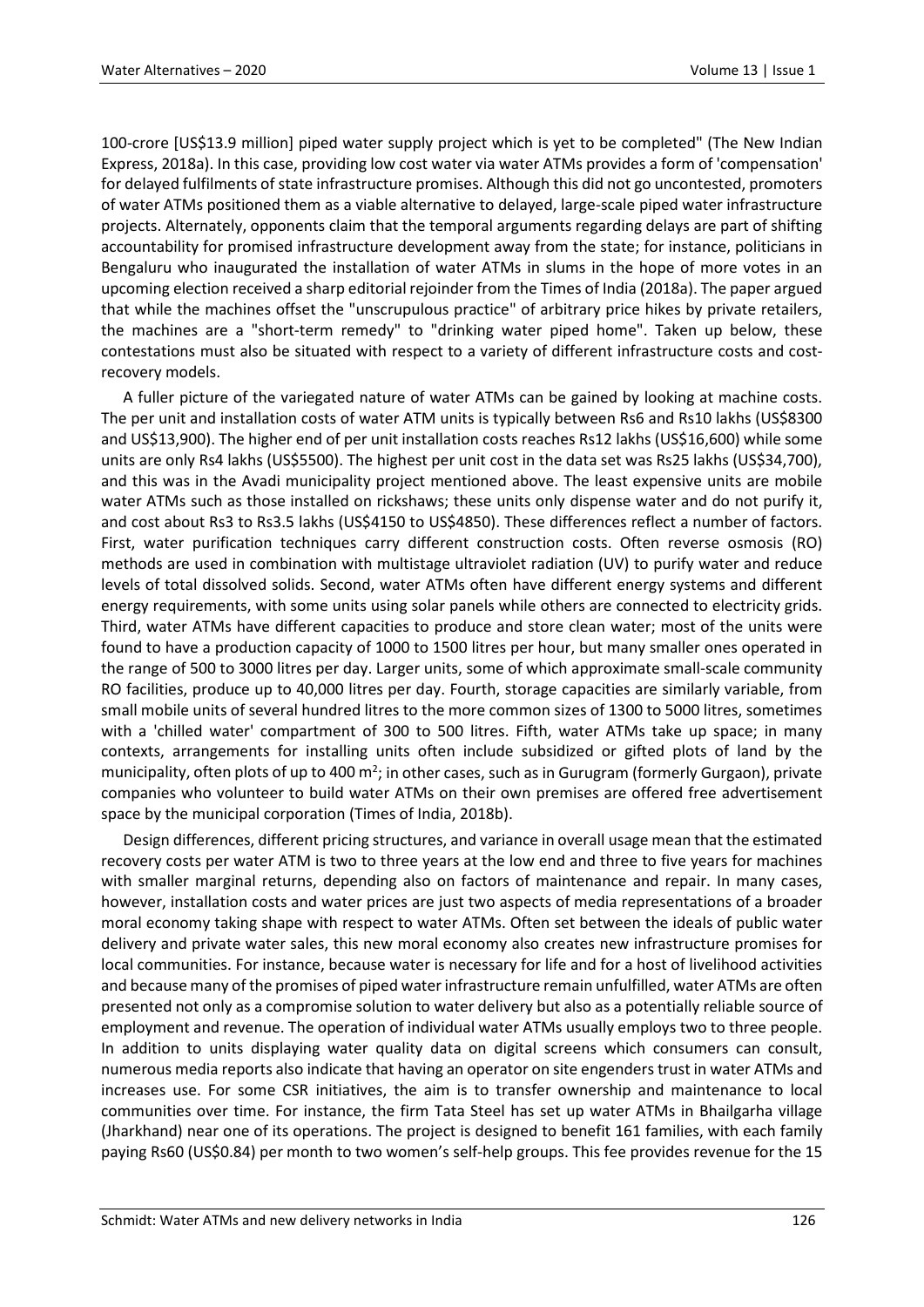women trained to operate and maintain the units (India Education Diary, 2018). Similar proposals to have water ATMs run by self-help groups in Hyderabad are part of the promise by CSR initiatives to support local economies. In other cases, where different partners are involved, maintenance and operation may be split differently; in Manesar village near New Delhi, the village has provided land and owns the project but Waterlife India has committed to operating and maintaining the water ATM for the ten years following its installation by the Maruti Suzuki company (The Hindu Business Line, 2018). Some of this emerging moral economy is shaped by the machines themselves; for instance, a water ATM set up in Nagpur through a CSR initiative only distributes water in 1-, 5-, or 20-litre increments. Run by a women's self-help group whose members work in shifts to attend to the machine and who have a mandate to not waste water, any purchase in excess of what an individual's container can hold is captured and given away freely, often to students or labourers (The Hitavada, 2019).

One of the effects of these diverse arrangements is that water ATMs do not fit with temporal expectations referenced to promises of public piped water infrastructure; rather, they represent an alternate horizon in which the time pressure presented by failed or delayed infrastructure leads to positioning water ATMs as alternative infrastructure. In other cases, water ATMs are explicitly referenced to the decay of previously functional public standpipes; for instance, after water ATMs were installed in Mumbai's commuter areas, a plan from the Brihanmumbai Municipal Corporation (Municipal Corporation of Greater Mumbai) to install them more broadly in the city was critiqued for having first shut down 2500 drinking water facilities in "the last decade" only to now bring the "same concept back by charging the citizens" (Mumbai Live, 2019). In addition to the issue of water pricing, water ATMs are strongly associated with norms connected to 'smart city' initiatives which use cloud computing to monitor water quality and to track usage via smart cards. These initiatives are increasingly studied by critical scholars for the types of power relations that attend the technologies, infrastructures, and shifting social and political relationships (Datta and Odendaal, 2019). These processes also often reach beyond national borders through networks of global finance; for instance, several social enterprise organisations publicise the investment partnerships and capital inputs of international firms and universities from the United States, Japan and Israel. They also frequently position water ATMs as an innovative technological solution to India's water challenges by citing international sources for statistics on water scarcity and to position water ATMs with respect to various forms of social impact investing or strategies for 'green growth'. For instance, the company Swajal Water has set up about 400 water ATMs in 14 states since its founding in 2014; funded in part through partnerships under the social impact models of the Renewable Energy and Efficiency Partnership [\(www.reeep.org\)](http://www.reeep.org/), it uses an "internet of things" (IoT) model to connect a number of water ATM features. In this case, cloud-based computing allows for remote monitoring of machine operations, including solar energy produced on site in rural locations, as well as the tracking of individual purchases through radio-frequency identification (RFID) smart cards (Financial Express, 2018b). Another company, JanaJal, operated 450 water ATMs across India in 2017 and received US\$5 million from the US social impact fund, Tricolor Cleantech Capital (Financial Express, 2018b).

The positioning of water ATMs in reference to information technology has also been facilitated by a number of India's 'smart city' initiatives, such as in a project to digitise Nilavarapatti, a village in the southern state of Tamil Nadu with about 4279 people and 1400 households. After setting up the entire village under the country's new Aadhaar system, which is a requirement for receiving social welfare subsidies, the initiative digitised everything from drivers to milk vendors and customised a water ATM to sell water at Rs1 per litre (US\$0.01) (The Hindu, 2018b). More often, however, water ATMs are rolled out in piecemeal fashion even in smart city programmes; in Delhi, for instance, water ATMs have been part of broader 'smart toilet' initiative that includes a number of other services that dispense health and sanitation products (Times of India, 2017a). In at least one case, in Khammam in the state of Telangana, wastewater from a water ATM at the railway station is used in sanitation facilities (The Hans India, 2018). In Hyderabad, water ATMs are part of 178 'loo cafes' that provide a variety of services including banking, washrooms and eateries (Telangana Today, 2018).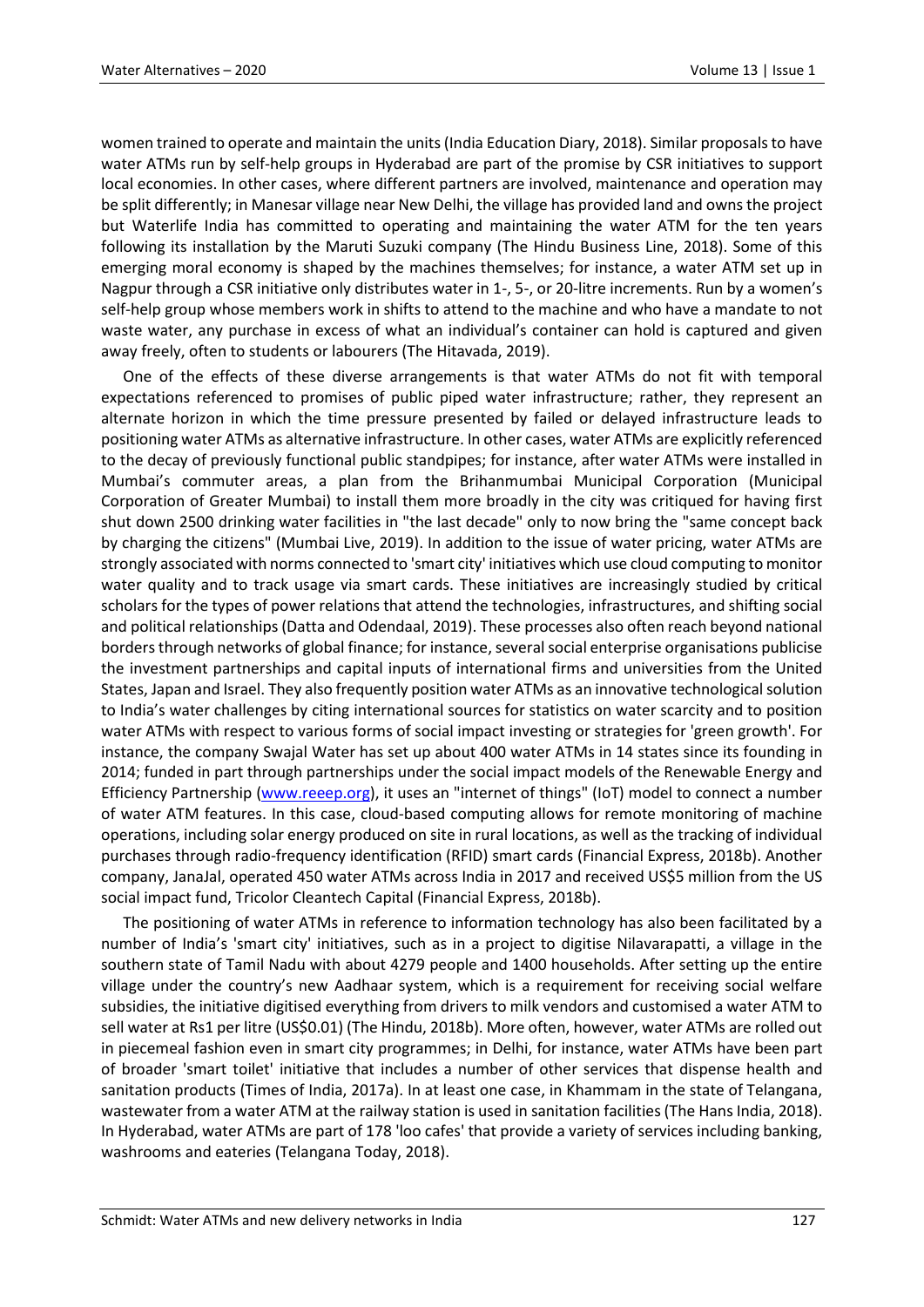Water ATMs also produce new spatial relationships to water infrastructure that reflect a range of social and economic dynamics. Although the companies that produce water ATMs often cite their location in numerous states, the units themselves are often clustered to maximise use or according to local political factors or fear of vandalism; many are placed, for instance, in areas of high footfall on commuter and rail routes and near key tourist sites, temples, schools and hospitals. In water planning in Shimla (Himachal Pradesh), officials asserted that among various piped and water-tanker delivery challenges, water ATMs for tourists should be prioritised (The Pioneer, 2018a). In Haryana (Chandigarh), by contrast, the government announced that water ATMs would be installed "every 400 metres" as part of its policy to provide clean drinking water at public places in cities (Times of India, 2018c). Across this spatial diversity, particular populations are frequently targeted for water ATMs; in urban and peri-urban areas these are often slums, while rural villages are often 'adopted' by different company-led CSR initiatives. In Bhubaneshwar (Odisha), water ATMs were also set up in rental housing complexes built for "migrant construction workers" (Times of India, 2017b). The overall result is that water ATMs, depending on their location, provide water for a number of new infrastructure geographies that range from stopgap measures to piped water projects, to enclaves targeted for new smart city initiatives, to those based on different forms of urban, rural, labouring and tourist mobilities.

This survey of the diverse ways that water ATMs articulate with social and economic dynamics presents a number of insights into these new forms of water infrastructure and foregrounds a number of contestations that they have given rise to. Indeed, one refrain that emerges from social entrepreneurs regarding water ATMs combines claims for decentralised water provision with a rejection of one-size-fitsall solutions to water challenges (Business Today, 2019). The positioning of water ATMs as bridging centralised and decentralised water provision can also be seen in terms of what Datta (2019) refers to as the temporality of the 'moral state'. Here, the past promises of piped water infrastructure and the waiting and petitioning that attends them is augmented by promises of newer, faster rollouts – new temporalities – of water delivery that fulfil state obligations to provide water; for instance, when water ATMs are packaged as part of smart city initiatives that are envisioned with respect to anticipated futures, water ATMs become part of both finding a solution to unkept infrastructure promises and changing the nature of what keeping those promises looks like. In this sense, they augment existing moral economies of piped water provision. Contestations over such shifts come to the fore in particularly stark form when water ATMs do not deliver as promised. Before moving on to consider contestations over water ATMs, it is worth highlighting that water ATMs are frequently described as 'fully automated' and manageable remotely through computing technologies. In this sense they are framed as smooth-running systems, but as infrastructure they require upkeep. As such, CSR-installed water ATMs often target women-led selfhelp groups as a source of labour and then frame this work as entrepreneurial empowerment. As Kar's (2018) study of urban microfinance shows, however, the 'empowerment' of women through new entrepreneurial programmes often produces new demands for labour that are highly gendered. In the case of water ATMs, not only does water still need to be carried home from them, but the technical discourse of 'maintenance' does not capture the types of care that these new technologies require or the relational work entailed in organising this type of work (see Wajcman, 2000; Suchman, 2007). Further, there are potentially significant social ramifications associated with uncritically extending ideals of empowerment to water infrastructure; for instance, previous research on women's self-help groups in India has revealed the challenges in confronting the gendering of water provision as feminine while infrastructure is marked as masculine (Panda, 2015). The next section considers some of the new physical and social contiguities that water ATMs produce.

# **WATER ATMS: CONTESTATION, DISRUPTION, AND DISREPAIR**

The water ATMs popping up across India are not always a welcome addition to the infrastructural mix. This section highlights a number of contests that have been reported. These reports do not exhaust or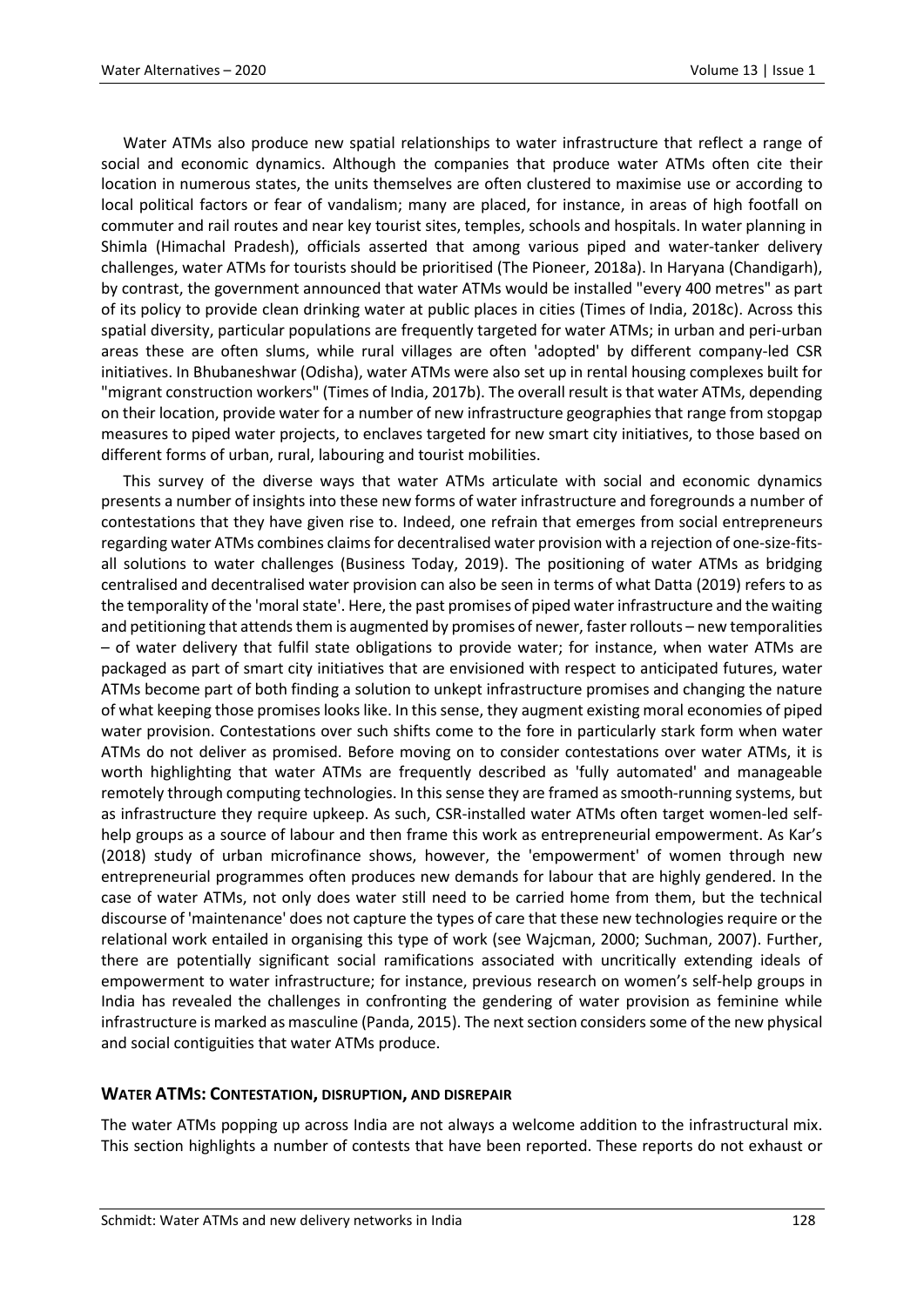fully capture contestations over water ATMs, but they do provide a basis for generating hypotheses regarding where and how new ecological and relational dynamics are co-produced in response to water ATMs (which is taken up further in the conclusion). Here the focus is on explanations of where and how water ATMs are situated amidst existing ecological and relational infrastructures of water provision. One theme cutting across these concerns has to do with how media reports characterise the nature of water challenges in India and use global statistics and international sources of knowledge production alongside stories that present water ATMs as a legitimate infrastructure option. I begin with an example.

In September 2018, the Bhubaneswar Municipal Corporation (BMC) announced that despite having 40 water ATMs lying unused or defunct, it would install an additional 50 machines (The Telegraph, 2018). Controversy had dogged the water ATM initiative from the start as officials promoted water ATMs as a viable response to an outbreak of jaundice. In December 2016, the BMC had announced a partnership with a private firm for a five-year contract to provide water ATMs in slums, where 2500 smart cards were to be distributed and holders could purchase up to 20 litres of water per day for Rs0.30 per litre (US\$0.004) (Times of India, 2016). By January 2017, the deadline for the water ATMs was already forecast to be missed, an especially concerning outcome given the public health crisis that had sparked calls for action and to which the first water ATM trial was credited as a solution; although four water ATMs had been procured, they had yet to be installed (The Telegraph, 2017). Throughout the spring of 2017, water scarcity in Bhubaneswar kept water ATMs in the news as the capacity to deliver water was strained (OdishaTV, 2017). By April, water ATMs were being installed but were not well used, which prompted trials of free water with a deposit of Rs25 for a smart card (Times of India, 2017c). In addition to locations in slums, water ATMs were installed in parks, a new social equity centre, migrant labour rental units (mentioned above) and, in response to the demands of a student union, near the Rama Devi Women's University (Orissa Diary, 2017; Times of India, 2017d, 2017e). Barely 18 months after the flurry of activity had begun, however, the 40 water ATMs sat idle as the ideal of pop-up infrastructure faltered. The Bhubaneswar case points to a number of considerations regarding the costs of water, the uptake of new technologies for water delivery, and the location and maintenance of water ATMs through private contracts for ostensibly public goods. A similar story took place in Ranchi, the state capital of Jharkhand, where a private company charged with installing ten water ATMs missed deadlines, forcing the state to re-tender contracts for a planned rollout of 141 kiosks (Daily Pioneer, 2017).

What happened in Bhubaneswar? Like other forms of infrastructure, there were delays in construction; in addition, some of the units had been installed incorrectly and did not function properly. Both delays and malfunction are common enough to water infrastructure projects, but there were other factors as well. First, the uptake by users was slow. Eventually, the idea of charging a deposit for smart cards was abandoned and a publicity push highlighting free water was undertaken. Next, the local government committed to an additional 50 new water ATMs as a solution to municipal challenges, again with a private firm but with changes to maintenance and a firm-led publicity campaign. Here, the government displayed a kind of temporal envisioning of the future that is common enough to infrastructure projects that do not initially succeed but which continue to be pursued. By 2019, the increase in daily consumption through water ATMs in the city was around 12,000 litres, with individuals allowed ten free litres per day (Orissa Post, 2019a). Free water only explains part of the change, however; another significant factor was a targeted redistribution of where water ATMs were located, from those favoured by the company that had been contracted to install the units to locations where demand was higher (Orissa Post, 2019b). One report highlighted that a water ATM installed near a transgender slum not only provided more accessible water (individuals often had more than one card allowing for additional free water) but also aided in health and sanitation (Citizen Matters, 2019).

The decision to make some of the water from Bhubaneswar's water ATMs free highlights one important contestation. Charging for water, even at the subsidised prices offered by water ATMs, is often criticised as a creeping form of commodification. Water ATM operators report that when first installed, or when first encountered, many customers demanded free water. The South Asia Network on Dams,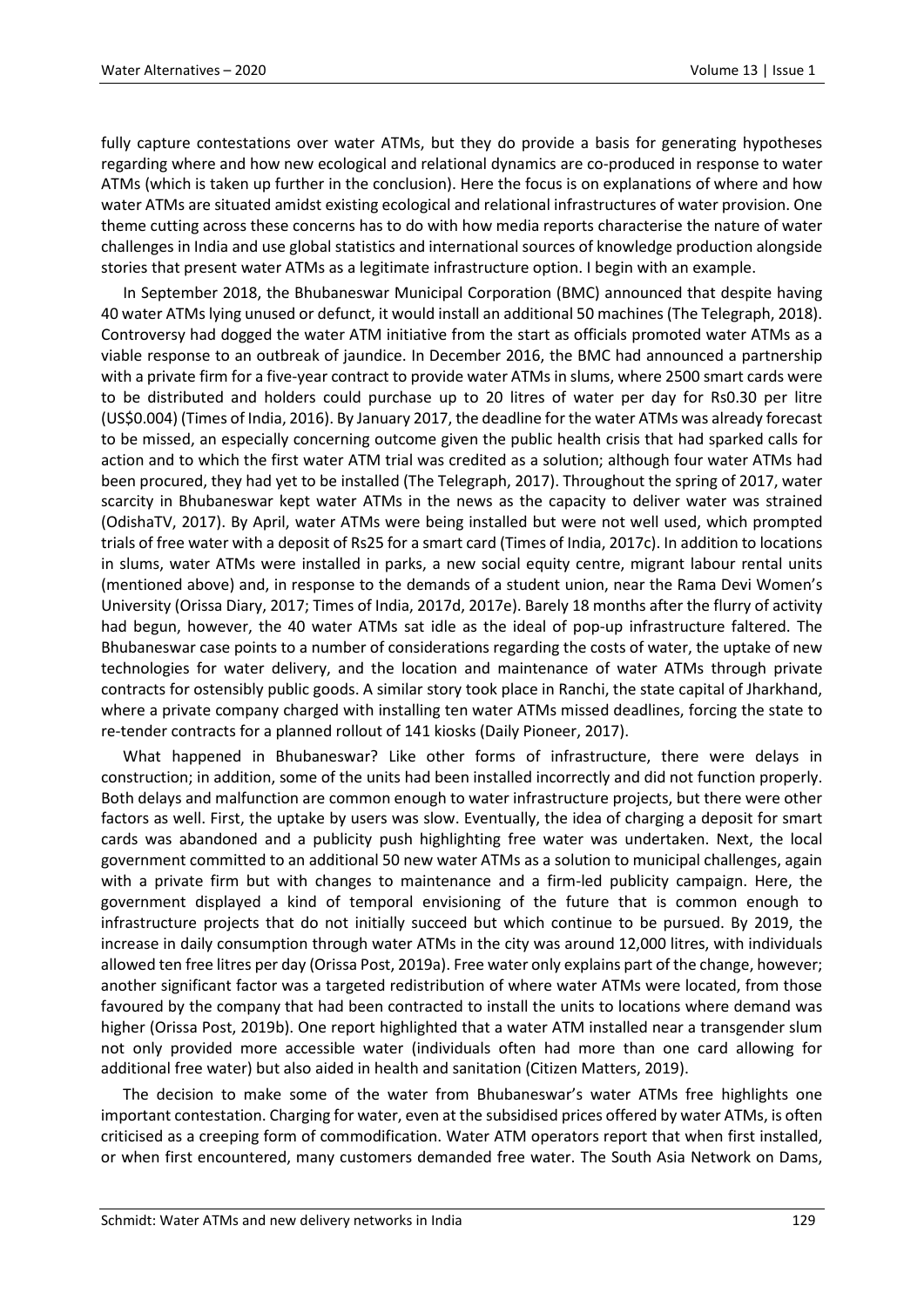Rivers and People (SANDRP) argues that "ATMs are essentially a way of privatising water supply" (The Hindu, 2018a). Here, water ATMs fit more broadly with critiques of water supply as a business, a position long advanced by international expert networks and development agencies within and beyond India as the mechanism for delivering 'water for all' (Goldman, 2007). These international discourses frequently find place in the framing of water challenges, with citations of the Sustainable Development Goals alongside statistics on the tens of millions of people in India lacking sufficient water. Yet the picture is more complicated than previously studied forms of water privatisation; for instance, when the city of Guwahati (Assam) announced 20 new water ATMs, a protest by the Mohanagar Unnayan Samity organisation drew attention both to the fact that water is a human right and that the smart city pitch for water ATMs was an attempt to "hide the gross failure of not completing (…) four mega drinking water projects" that had been started in 2009 and were still only 50% complete (The Sentinel, 2018). Similarly, different ownership models transferring control to communities offer 'public' water a new social valence that pivots from the state. Operating under a UN-sanctioned *Global Green Growth Initiative*, for instance, water ATMs in Savda Gherva slum (New Delhi) are intended to form "decentralised, neighbourhood solutions" (Inter Press Service, 2018). These solutions promise water at a fraction of the price that many urban poor currently pay, which creates space for new explanations of the 'moral state' that, while not providing equality in public service provision, claim water ATMs as a means towards that end.

Contestations over costs do not only revolve around pricing water; there are also considerations around the machines and the community-run schemes themselves. A women's self-help group in Suradevi, a village in Maharashtra, reportedly earned Rs500,000 (US\$7000) in six months from water ATMs by selling water commercially, in part owing to an agreement that a private company would provide free maintenance during the first year (Times of India, 2017f); it is when maintenance arrangements come to an end, however, that the challenges of water ATMs mount. For instance, reports indicate that of the 16,000 water ATMs built in the state of Karnataka, there are over 1000 that are dysfunctional, and estimates of the number of units that are not working are as high as 2400. These machines earn about Rs3000 per month (US\$42) on average, but the uneven costs of running them and the lack of clear maintenance contracts result in many being uneconomical. For instance, although most of these water ATMs generate enough revenue to cover electricity costs (Rs750 per month; US\$10.50), many require frequent and expensive changes to the membranes; these membranes wear out from purifying hard water sources and cost approximately Rs30,000 (US\$420). Owing to the decentralised local panchayat governance, there is contestation over potential redistribution schemes that would use funds from more profitable units to maintain costlier water ATMs. In this case, where several thousand jobs are also now attached to the units, proposed solutions often fall back on calls for the state to house water ATMs under a single government agency (The Hindu, 2018c). The other solution that some advocate is charging more for water in order to cover the maintenance costs and to end the provision of so-called 'cheap water'. Here, local and state governments face infrastructure dilemmas familiar to water governance: reliable delivery of water, the redistribution of revenue, the maintenance of infrastructure, and the security of employment for people working in the water sector.

The locations of water ATMs are also contested and, as the machines become more established, maintenance issues are increasingly important. Local residents in Delhi, for instance, worried that the planned installation of water ATMs near popular footpaths would lead to large queues that might force people to walk on dangerous roadways (The Hindu, 2018d). Only after activists protested the encroachment of the units onto public space did officials require the contractor to relocate the water ATMs (The Hindustan Times, 2019). In Lucknow (Uttar Pradesh), the inauguration of 20 mobile water ATMs that were designed to provide employment to differently abled people was delayed when police and the regional transport office were reluctant to register e-cart units to individuals without driving licenses (Times of India, 2017g). In these and similar cases – such as opposition by private vendors whose livelihoods may be threatened by water ATMs – both the physical and social spaces of water ATMs matter critically to the distribution of social and material goods. These locational differences also matter with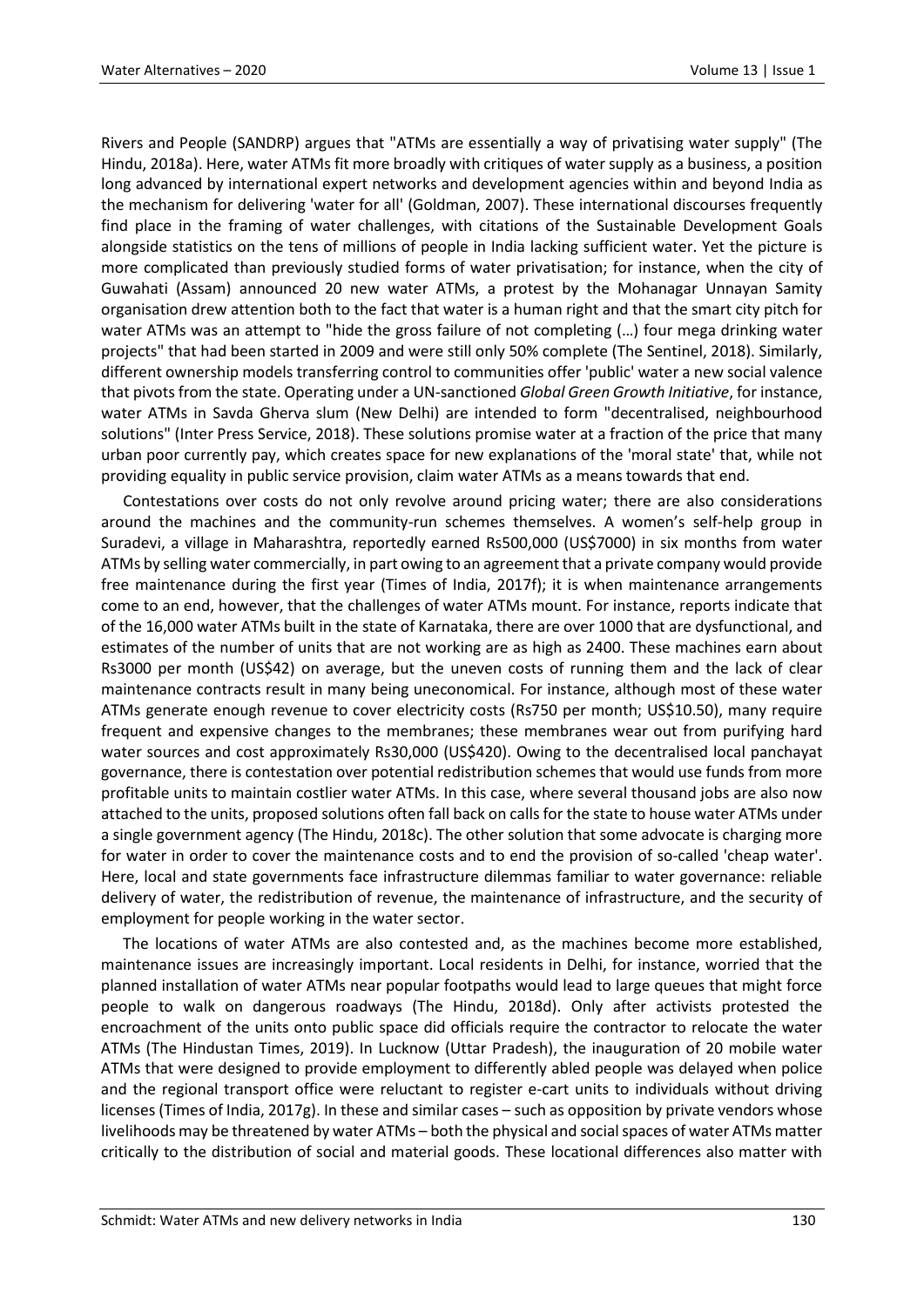respect to technology and the remote management of water ATM units via cloud computing. One of the arguments for smart card payments, for instance, is that it makes machines less susceptible to vandalism and theft. Many local residents may resist water ATMs not only because they do not want to pay for water but because they do not understand or trust either the technology or the "agency responsible to maintain" the units (The Pioneer, 2018b). Similarly, maintenance involves a host of local and remote considerations, from ensuring adequate water and energy supplies to individual machines, to changing membranes and filters, to managing wastewater produced during the purification process, to delivering on the promise that cloud computing and remote monitoring can reliably ensure the quality of water and schedules for upkeep on water ATMs. These concerns all centre on the new kinds of risks and vulnerabilities that water ATMs introduce to water delivery networks. In Chennai, for instance, water shortages in 2019 meant that free water promised via water ATMs was not available to people who had ration cards that allowed them 20 litres per day (The New Indian Express, 2019). Both location and maintenance are key aspects of the distributional effects – both relational and ecological – of actually moving water through water ATMs.

# **CONCLUSION: CARING FOR POP-UP INFRASTRUCTURE**

Water ATMs are pop-up infrastructure. They operate independently from one another, are only contingently reliant on infrastructure moving similar matter, and create new relations and ecologies as they distribute water. Representations of the machines in media reports co-produce new contiguities as both formal public water infrastructure and that of private vendors are situated alongside CSR initiatives, start-ups infused with global capital, women's self-help groups, cloud-computing technologies, smart city initiatives, and delayed or abandoned piped water infrastructure projects. The considerable diversity in the design of machines, the contexts in which they are installed, and their representation in the media provide a partial picture of how water ATMs produce new social, material and technological relations. The variability and range of conditions under which water ATMs are installed and function also provides impetus for a broader research agenda to further study these machines in India and elsewhere in the Global South. In this conclusion, I outline areas for research in which justice, ethics and care should be intrinsic to future research on water ATMs. To this end, I follow anthropologists who treat water as a total social fact; in this approach, water is a phenomenon that is so fully embedded in society that a change to one element of its ecology and relations – its physical and social infrastructure – creates knockon effects for a host of other social institutions (Orlove and Caton, 2010; cf. Mauss, 1990).

The conceptual value of pop-up infrastructure is that it provides a tool for thinking through how ecologies and relations are manifested through water ATMs in ways that are crucially different from those of other types of water infrastructure. First, as pop-up infrastructure, water ATMs are not intended to cross from the public to the domestic sphere; in this way they contrast sharply with piped water connections or electricity grids that enter into homes. Nor can a similar demand for distributional justice be appropriately applied to them; the nature and capacity of water ATM units is such that they serve catchments of commuting, shopping, tourist, labouring or neighbourhood populations and not individual residences. While water ATMs may constitute a type of infrastructure that is out of place with respect to the norms of piped water delivery, they are solidly in place from the perspective of pop-up infrastructure as a discontinuous assemblage of operationally independent points designed to enable matter to move to the end user. Second, although water ATMs are only contingently reliant on other water infrastructure, they are nevertheless entangled with a variety of non-water infrastructures. These connections vary, but a common and important aspect of water ATMs is their connectivity by cloud computing to information infrastructures and electricity grids for water monitoring, economic transactions, and the power required to purify and dispense water. Frequently positioned with respect to the 'internet of things' (IoT) and to India's broader programmes regarding smart cities (see Datta, 2015; Kumar, 2019), advocates of water ATMs often situate them as a positive, disruptive and entrepreneurial force with respect to existing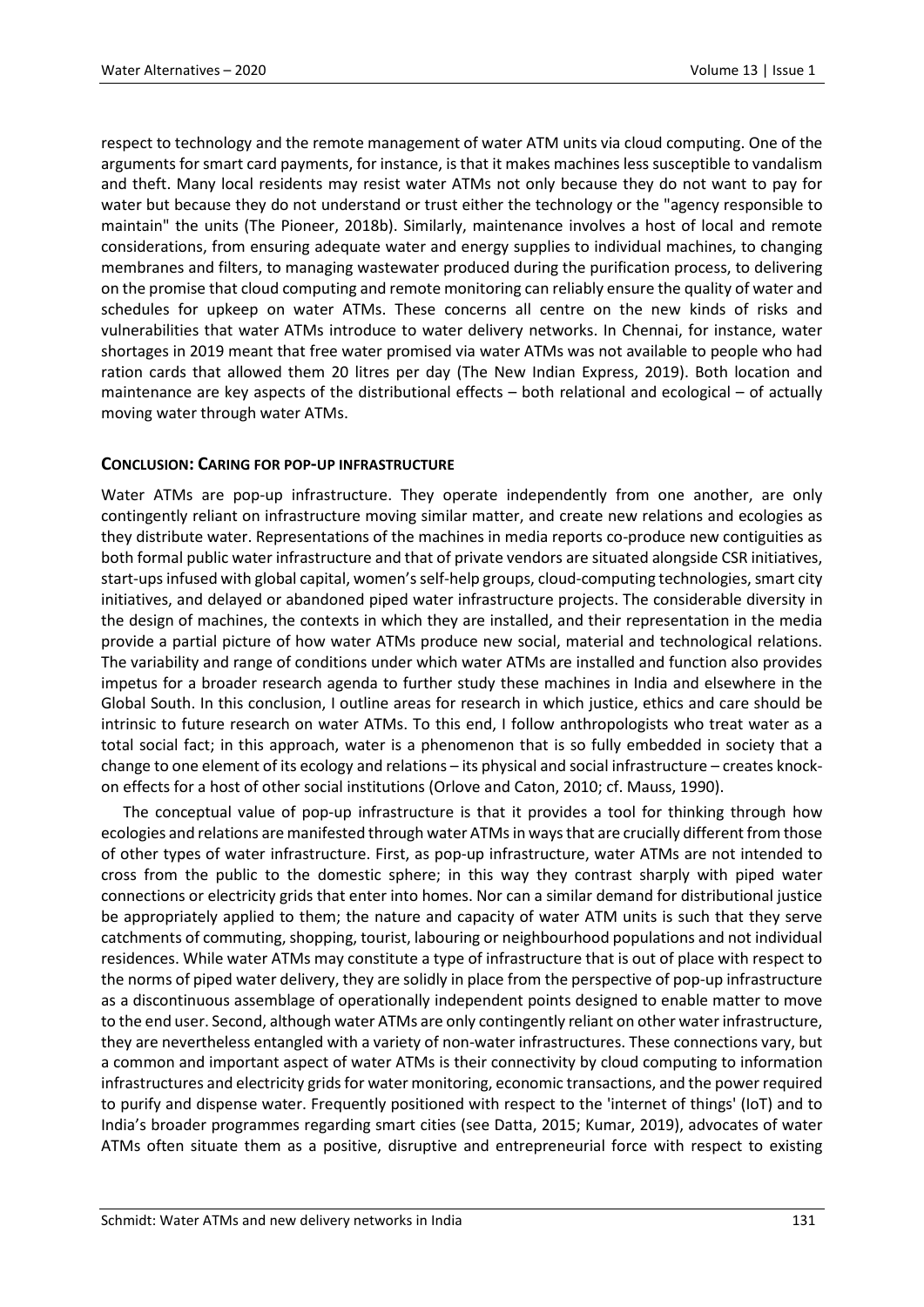normative expectations regarding the physical connectivity of water infrastructure. They are, however, often contested for precisely these reasons; water ATMs facilitate the co-production of new norms that may displace infrastructure promises for, and obligations regarding, the provision of water to citizens. Third, water ATMs require water. The micropolitics of how and where water is sourced can create significant variance at the scale of hours, days, weeks and months, depending on the reliability of supply, the capacity of the machines themselves, and their installation and maintenance. Treating water ATMs as pop-up infrastructure provides a tool for thinking through local politics without naturalising notions that the ecologies and relations of each machine are idiosyncratic, or that decentralisation is best pursued through forms of entrepreneurship that are premised on claims that there is no one-size-fits-all model. Understanding water ATMs as infrastructure allows for a broader approach to understanding their diverse effects on ecologies and relations. Finally, water ATMs augment temporal expectations of infrastructure in two ways. On the one hand, they are often framed as a stopgap measure through which to deliver water in lieu of the completion of large waterworks; on the other, water ATMs create new expectations. They articulate with both the drive for modern 'world-class' international cities and with shifting and uneven modes of delivering state welfare subsidies through new forms of banking and financial infrastructure (see Ghertner, 2015; Lahiri-Dutt, 2015a; Kar, 2017a). In this sense, pop-up infrastructure also allows water ATMs to be conceptually connected to developments in urban, periurban and rural India beyond the water sector and with respect to the politics of the city, of public welfare, of labour and of gender.

The maintenance requirements of water ATMs suggest that they are also matters of care that crisscross social, material, and technological relations (cf. Puig de la Bellacasa, 2017); for instance, media stories on water ATMs reference issues of water quality and public health, from the jaundice case cited above to the reduction of school absenteeism by 90% where solar powered units have been installed (India Today, 2018). Like other new technologies, the work required for water ATMs to function is not free of human labour even if it is represented as such; Günel (2019), in her study of how solar panels in the deserts of the Arab Gulf are dusted off by hand, shows how 'fully automated' technological solutions often require various types of labour. Social scientists have yet to study in detail the distribution of social relationships that come into play with the installation of water ATMs; these relationships constitute a driving concern that is unique to water ATMs as 'pop-up infrastructure'. In practice, the target population for the maintenance work that water ATMs require is frequently women's self-help groups, who are themselves framed through discourses of social entrepreneurship in CSR initiatives and the media. Like other programmes of women's empowerment, however, understanding the gendered nature of labour and care for water, and the role of water ATMs in household economies – including the shifting calculus of risk after pro bono maintenance arrangements expire – is critical to understanding initiatives promoting such entrepreneurship (cf. Kar, 2018). Further, the diversity of arrangements for water ATMs means that general theorisations about the types of care required to maintain the machines will not be sufficient. What will matter is understanding how the specificity of different contexts, different environments, and intersecting relational differences articulate with multiple actors and social relations, from states, to NGOs, to corporate CSR initiatives, to public – private partnerships. These each have different effects on the delivery of water and on how caring for water ATMs will affect promises of other infrastructure such as reliable and safe piped water connections.

Water ATMs also entangle water provision with new infrastructures. Notably, the evolution of software technologies and electronic payment systems has been eyed warily in media reports, which compare failed water ATMs to India's fraught programme on demonetisation (The New Indian Express, 2018b). The vulnerabilities and risk calculus for such technologies combine with the shifting governance logics regarding the delivery of social subsidies through new forms of banking infrastructure; the reduced cash availability for the poor, and often particularly for women, is a significant effect of the shift to smart technologies and should be taken into consideration in an overall analysis (Kar, 2017b). In this context, the installation, location, maintenance and cost arrangements of water ATMs all have distributional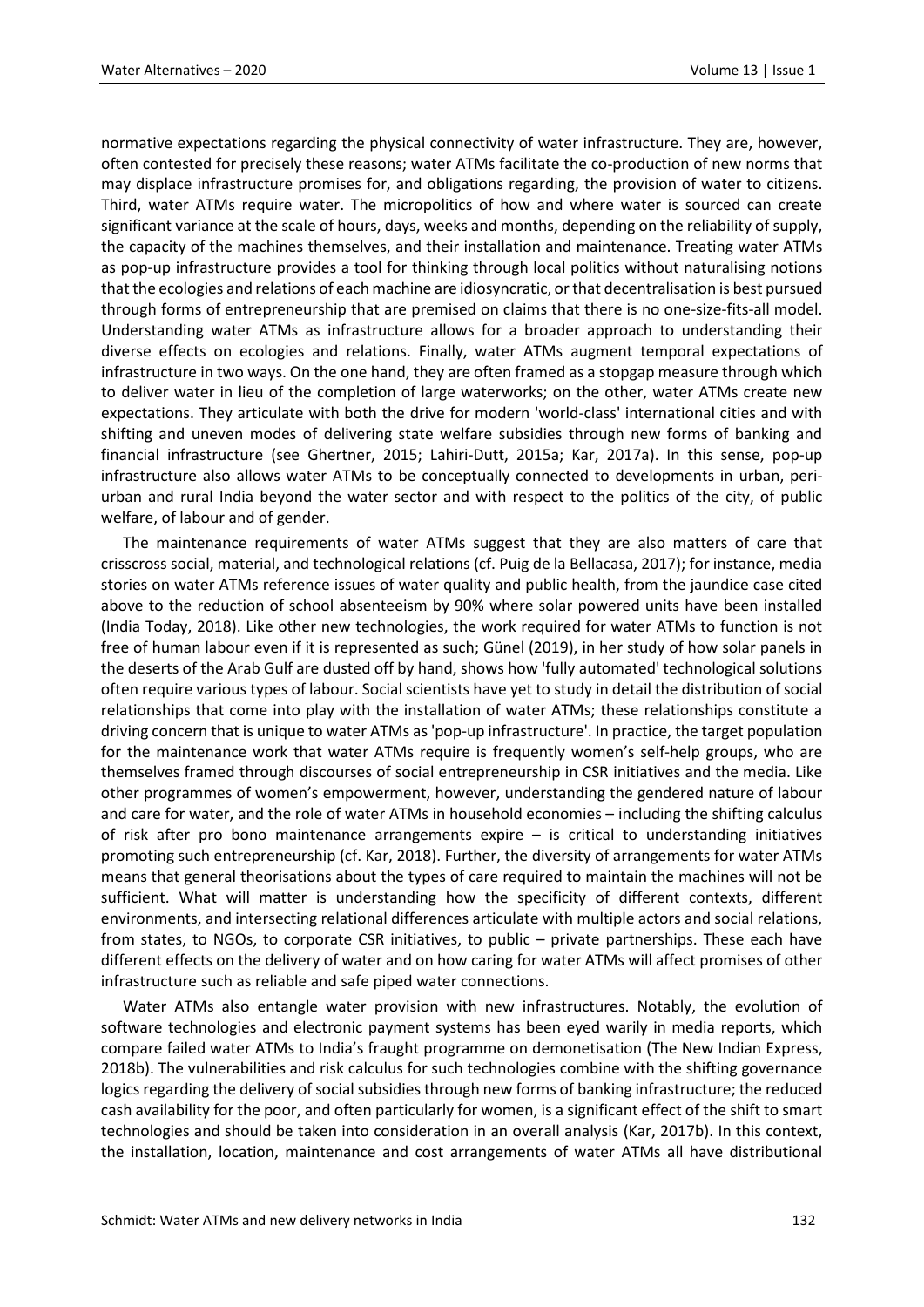effects on justice; for instance, the promise to provide water to catchments rather than to households does not alleviate the (typically gendered) work required to haul water for daily domestic uses (Lahiri-Dutt, 2015b); neither does it address the types of social inequalities that have rendered other public sources of water inaccessible based on issues of caste, ethnicity, race or religion. Shifting distributions of responsibility for water delivery are a key area for further study both in cases where water ATMs provide a measure of success in meeting moral and material obligations for service provision and where their installation may delay or defer equality in public water delivery.

Finally, water ATMs are also increasingly part of global networks operating at the intersections of capital, climate, and governance. Locally, water ATMs are often given an environmental rationale in terms of how they will reduce the use of single-use plastic water bottles, such as by railway passengers (e.g. The Navhind Times, 2019). More broadly, raising funds for 'green growth' through international financial networks or receiving legitimation through UN-sanctioned programmes means that water ATMs must also be understood globally; in this context, the use of social impact bonds and the potential for selling credits on foreign carbon markets means that the claimed utility of water ATMs as a response to climate risks must be closely scrutinised. Decentralised water provision shifts the distribution of water risk and vulnerability but does not eliminate it. This is of particular concern owing to the requirements of markets themselves, which standardise exchangeable units (i.e.  $CO<sub>2</sub>$  equivalents) in ways that can potentially have a significant and unequal effect on local contexts where water ATMs are installed. Further, the social dynamics of international arrangements for funding initiatives operate on norms and principles that are often at a distance from the many different sociocultural institutions and contexts where water ATMs are installed elsewhere in the Global South: Kenya, Ghana, Tanzania, South Africa, or Pakistan. Under the banner of climate resilience, global discourses of 'water security' and the 'water – energy – food nexus' are driven by international financial networks and modes of governance that shape their municipal-level strategies (Schmidt and Matthews, 2018); like other studies of this relationship between international finance and local action, research into water ATMs must carefully scrutinise the types of arrangements through which water infrastructure is financed and delivered (see also Williams et al., 2019). Decentralized infrastructure that nevertheless reinforces top-down initiatives linking environment and economy often create power contests within local water economies. Further, the control of water ATMs that operate independently and in remote locations can also create new security challenges such as who controls the machines and who benefits from controlling access to them.

Water ATMs are an increasingly important part of social life in urban, peri-urban and rural water delivery networks but there has not yet been a sufficient academic study of them. This study has surveyed how water ATMs are represented. In practice, it is vital to understand the material and moral aspects at work in the politics of who gets water and how; water ATMs, however, also harbour a diversity of temporal characteristics and physical capacities that challenge received understandings of what infrastructure is. The notion of water ATMs as pop-up infrastructure helps to identify these. Water ATMs also shift the distribution of employment and sociopolitical relations around water delivery networks; these shifts occur across the lifecycle of procurement, installation, and maintenance. At each stage, and as water ATMs proliferate in number and type, different types of responsibilities and obligations arise. As pop-up infrastructure, water ATMs suggest that a significant new kind of contingency is increasingly underpinning the ecologies and relations that affect the essential place of water in social, economic and individual life. Across and throughout the new social, material and ecological contingencies associated with water ATMs there are new risks, vulnerabilities and ethical concerns regarding the networks and infrastructures that move this life-giving substance.

# **ACKNOWLEDGEMENTS**

I thank Sohini Kar, Colin McFarlane, and Joe Williams for their comments on earlier drafts. I also thank participants in the 2019 RGS-IBG sessions organised by Filippo Menga and Maria Rusca on "Water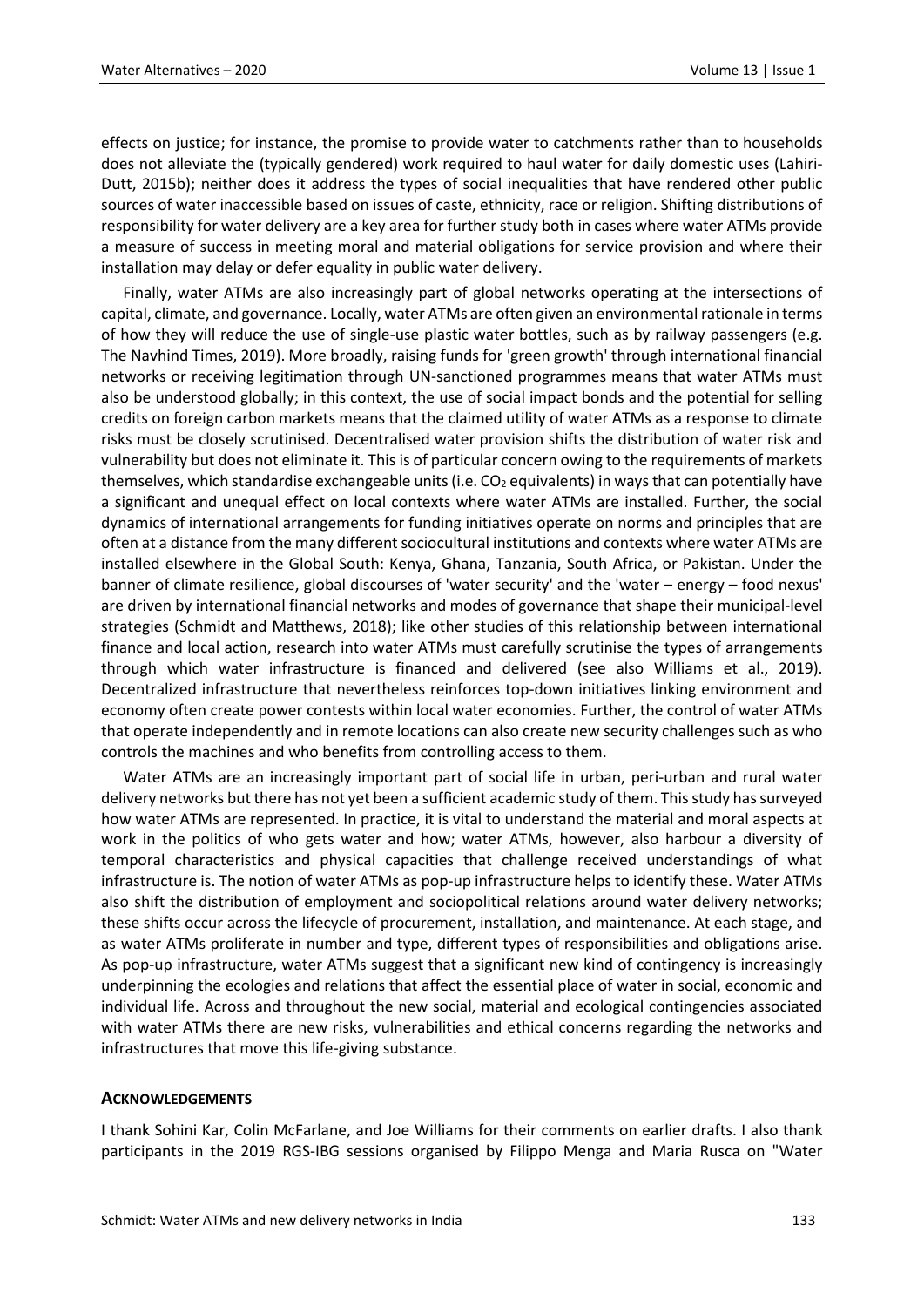Matters". A special thanks to Hung-Ying Chen for organising a substantial portion of the data set. Funding was provided by the Social Sciences and Humanities Research Council of Canada and Durham University. Anonymous reviewers provided important constructive criticisms. All errors and omissions are my own.

# **REFERENCES**

Anand, N. 2012. Municipal disconnect: On abject water and its urban infrastructures. *Ethnography* 13(4): 487-509.

- Anand, N. 2017. *Hydraulic city: Water and the infrastructures of citizenship in Mumbai*. Durham: Duke University Press.
- Anand, N.; Akhil G. and Appel, H. (Eds). 2018. *The promise of infrastructure*. Durham: Duke University Press.
- Alankar. 2013. Socio-spatial situatedness and access to water. *Economics & Political Weekly* 48(41): 46-54.
- *APN News*. 2019. Experts call for national water ATM policy to enable affordable safe drinking water for all. *APN News,* 15 March, [www.apnnews.com/experts-call-for-national-water-atm-policy-to-enable-affordable-safe](http://www.apnnews.com/experts-call-for-national-water-atm-policy-to-enable-affordable-safe-drinking-water-to-all/)[drinking-water-to-all/](http://www.apnnews.com/experts-call-for-national-water-atm-policy-to-enable-affordable-safe-drinking-water-to-all/)
- Bakker, K. 2003. Archipelagos and networks: Urbanization and water privatization in the South. *The Geographical Journal* 169(4): 328-41.
- Bakker, K. 2010. *Privatizing water: Governance failure and the world's urban water crisis*. Ithaca: Cornell University Press.
- Bakker, K. 2013. Constructing 'public' water: The World Bank, urban water supply, and the biopolitics of development. *Environment and Planning D: Society and Space* 31(2): 280-300.
- Ballestero, A. 2019. *A future history of water*. Durham: Duke University Press.
- Baviskar, A. 1995. *In the belly of the river: Tribal conflicts over development in the Narmada Valley*. New Delhi: Oxford University Press.
- Bhattacharyya, D. 2018. *Empire and ecology in the Bengal Delta: The making of Calcutta*. Cambridge: Cambridge University Press.
- Bear, L. 2015. *Navigating austerity: Currents of debt along a South Asian river*. Stanford: Stanford University Press.
- Benidickson, J. 2007. *The culture of flushing: A social and legal history of sewage*. Vancouver: UBC Press.
- Birkenholtz, T. 2013. "On the network, off the map": Developing intervillage and intragender differentiation in rural water supply. *Environment and Planning D: Society and Space* 31(2): 354-71.
- Björkman, L. 2015. *Pipe politics, contested waters: Embedded infrastructures of millennial Mumbai*. Durham: Duke University Press.
- Brenkert, A. and Malone, E. 2005. Modeling vulnerability and resilience to climate change: A case study of India and Indian states. *Climatic Change* 72(1-2): 57-102.
- *Business Today.* 2019. Swipe to drink. 2 June. [www.businesstoday.in/magazine/special-reports/water-crisis/swipe](http://www.businesstoday.in/magazine/special-reports/water-crisis/swipe-to-drink/story/345977.html)[to-drink/story/345977.html](http://www.businesstoday.in/magazine/special-reports/water-crisis/swipe-to-drink/story/345977.html)
- Carse, A. 2014. *Beyond the big ditch: Politics, ecology, and infrastructure at the Panama Canal*. Cambridge: MIT Press.
- Chance, K. 2018. *Living politics in South Africa's urban shacklands*. Chicago: University of Chicago Press.
- *Citizen Matters*. 2019. Can water ATMs ease the daily struggle of the poor in Bhubaneswar? *Citizen Matters* 23 March[: http://citizenmatters.in/bhubaneswar-slums-cheap-clean-water-supply-10724](http://citizenmatters.in/bhubaneswar-slums-cheap-clean-water-supply-10724)
- *Daily Pioneer*. 2017. RMC shelves water ATMs project. *Daily Pioneer*, 21 November. [www.dailypioneer.com/2017/state-editions/rmc-shelves-water-atms-project.html](http://www.dailypioneer.com/2017/state-editions/rmc-shelves-water-atms-project.html)
- Datta, A. 2015. New urban utopias of postcolonial India: 'Entrepreneurial urbanization' in Dholera Smart City, Gujarat. *Dialogues in Human Geography* 5(1): 3-22.
- Datta, A. 2019. Postcolonial urban futures: Imagining and governing India's smart urban age. *Environment and Planning D: Society and Space* 37(3): 393-410.
- Datta, A. 2020. The "smart safe city": Gendered time, speed, and violence in the margins of India's urban age. *Annals of the American Association of Geographers* online advance: 1-18.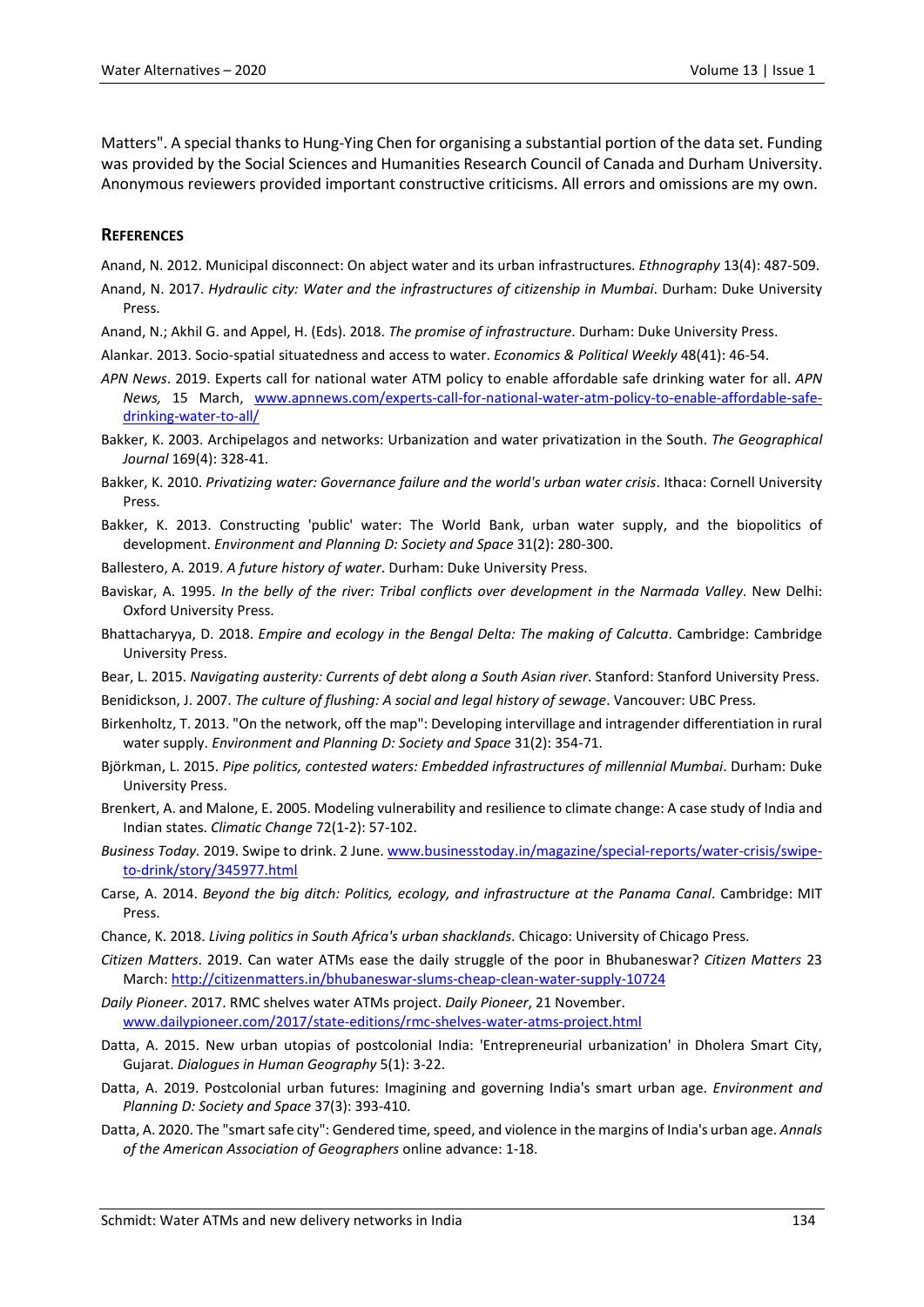- Datta, A. and Odendaal, N. 2019. Smart cities and the banality of power. *Environment and Planning D: Society and Space* 37(3): 387-92.
- Denis, E.; Zerah, M. and Mukhopadhyay, P. 2010. Subaltern urbanisation. *Economics & Political Weekly* 47(30): 52- 62.
- Desai, R.; McFarlane, C. and Graham, S. 2015. The politics of open defecation: Informality, body, and infrastructure in Mumbai. *Antipode* 47(1): 98-120.
- Edwards, P. 2010. *A vast machine: Computer models, climate data, and the politics of global warming*. Cambridge: MIT Press.
- *Financial Express*. 2018a. Water, a biggest crisis points in the world today: Here is how? 08 July. [www.financialexpress.com/lifestyle/water-a-biggest-crisis-points-in-the-world-today-here-is-how/1235545/](http://www.financialexpress.com/lifestyle/water-a-biggest-crisis-points-in-the-world-today-here-is-how/1235545/)
- *Financial Express*. 2018b. Taps that don't go dry: this summer, water ATMs to the rescue. *Financial Express* 25 April. [www.financialexpress.com/industry/taps-that-dont-go-dry-this-summer-water-atms-to-the-rescue/1144469/](http://www.financialexpress.com/industry/taps-that-dont-go-dry-this-summer-water-atms-to-the-rescue/1144469/)
- Gandy, M. 2004. Rethinking urban metabolism: Water, space and the modern city. *City* 8(3): 363-79.
- Gandy, M. 2015. *The fabric of space: Water, modernity, and the urban imagination*. Cambridge: MIT Press.
- Ghertner, D.A. 2015. *Rule by aesthetics: World-class city making in Delhi*. Oxford: Oxford University Press.
- Goldman, M. 2007. How "Water for All!" Policy became hegemonic: The power of the World Bank and its transnational policy networks. *Geoforum* 38: 786-800.
- Graham, S. and Marvin, S. 2001. *Splintering urbanism: Networked infrastructures, technological mobilities, and the urban condition*. London: Routledge.
- Günel, G. 2019. *Spaceship in the desert: Energy, climate change, and urban design in Abu Dhabi*. Durham: Duke University Press.
- Harris, E. 2015. Navigating pop-up geographies: Urban space-times of flexibility, interstitiality and immersion. *Geography Compass* 9(11): 592-603.
- Hui, R. and Wescoat J. 2019. Visualizing peri-urban and rurban water conditions in Pune District, Maharasthra, India. *Geoforum* 102 255-66.
- *India Education Diary*. 2018. Tata Steel West Bokaro Division dedicates water ATM facility to residences of Bhailharha, *India Education Diary*, 02 August. [http://indiaeducationdiary.in/tata-steel-west-bokaro-division](http://indiaeducationdiary.in/tata-steel-west-bokaro-division-dedicates-water-atm-facility-residents-bhailgarha/)[dedicates-water-atm-facility-residents-bhailgarha/](http://indiaeducationdiary.in/tata-steel-west-bokaro-division-dedicates-water-atm-facility-residents-bhailgarha/)
- *India Today.* 2018. How Swajal's solar powered water ATMs are solving India's water problem. *India Today,* 5 June. [www.indiatoday.in/education-today/how-i-made-it/story/swajal-solar-powered-water-atms-solving-indias](http://www.indiatoday.in/education-today/how-i-made-it/story/swajal-solar-powered-water-atms-solving-indias-water-problem-1250666-2018-06-05)[water-problem-1250666-2018-06-05](http://www.indiatoday.in/education-today/how-i-made-it/story/swajal-solar-powered-water-atms-solving-indias-water-problem-1250666-2018-06-05)
- *Inter Press Service*. 2018. Why India's solar water-drawing ATMs and irrigation pumping systems offer replicable strategies. *Inter Press Service* 28 August. [www.ipsnews.net/2018/08/indias-solar-water-drawing-atms](http://www.ipsnews.net/2018/08/indias-solar-water-drawing-atms-irrigation-pumping-systems-offer-replicable-strategies/)[irrigation-pumping-systems-offer-replicable-strategies/](http://www.ipsnews.net/2018/08/indias-solar-water-drawing-atms-irrigation-pumping-systems-offer-replicable-strategies/)
- Jasanoff, Sheila. 2004. *States of knowledge: The co-production of science and social order*. New York: Routledge.
- Joyce, P. 2003. *The rule of freedom: Liberalism and the modern city*. London: Verso.
- Kaika, M. 2005. *City of flows: Modernity, nature, and the city*. London: Routledge.
- Kar, S. 2017a. Austerity welfare: Social security in the era of finance. *Anthropology Today* 33(5): 12-15.
- Kar, S. 2017b. Crisis, again: On demonetization and microfinance. *Cultural Anthropology* Hotspots

[https://culanth.org/fieldsights/crisis–again](https://culanth.org/fieldsights/crisis%E2%80%93again)

Kar, S. 2018. *Financializing poverty: Labor and risk in Indian microfinance*. Stanford: Stanford University Press.

- Klingensmith, D. 2007. *'One valley and a thousand': Dams, nationalism, and development*. Oxford: Oxford University Press.
- Kooy, M. and Bakker, K. 2008. Splintered networks: The colonial and contemporary waters of Jakarta. *Geoforum* 39(6): 1843-58.

Krippendorff, K. 2004. *Content analysis: An introduction to its methodology*. London: Sage Publications.

Kumar, A. 2018. Water ATMs of Indian railways: Causing a silent revolution. *Vikalpa: The Journal for Decision Makers* 3(2): 106-14.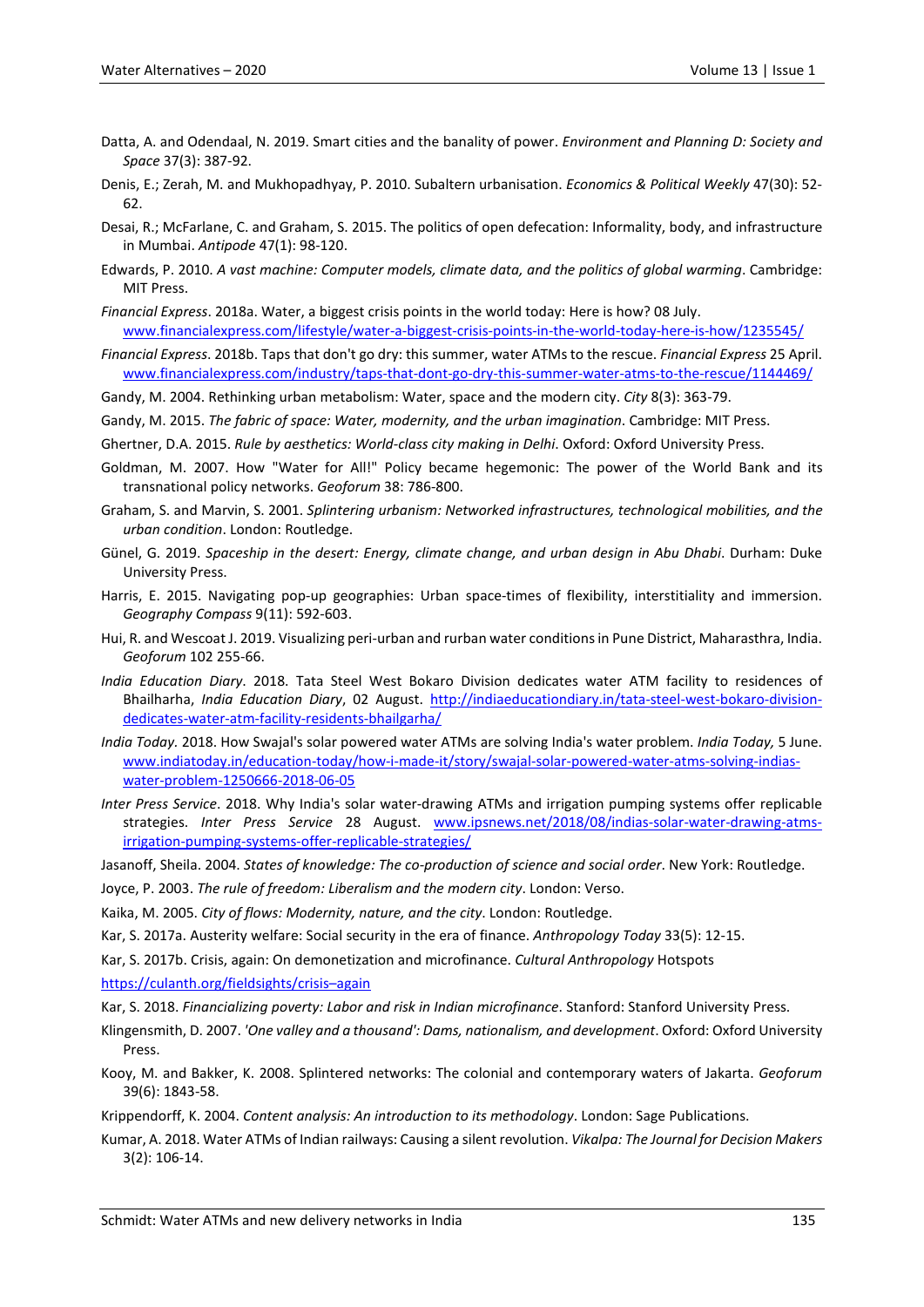- Kumar, A. 2019. Beyond technical smartness: Rethinking the development and implementation of sociotechnical smart grids in India. *Energy Research & Social Science* 49: 158-68.
- Lahiri-Dutt, K. 2014. Beyond the water-land binary in geography: Water/lands of Bengal re-visioning hybridity. *ACME: An International Journal for Critical Geographies* 13(3): 505-29.
- Lahiri-Dutt, K. 2015a. Researching world class watering in Metropolitan Calcutta. *ACME: An International Journal for Critical Geographies* 14(3): 700-20.
- Lahiri-Dutt, K. 2015b. Counting (gendered) water use at home. *ACME: An International Journal for Critical Geographies* 14(3): 652-72.
- Lakoff, G. 2010. Why it matters how we frame the environment. *Environmental Communication* 4(1): 70-81.
- Larkin, B. 2013. The politics and poetics of infrastructure. *Annual Review of Anthropology* 42: 327-43.

Maira, A. 2013. India's 2% CSR Law: The first country to go backwards. *Economic & Political Weekly* 48(38): 23-25.

Mankekar, P. 2015. *Unsettling India: Affect, temporality, transnationality*. Durham: Duke University Press.

- McDonald, R.; Weber, K.; Padowski, J.; Flörke, M.; Schneider, C.; Green, P.; Gleeson, T.; Eckman, S.; Lehner, B.; Balk, D.; Boucher, T.; Grill, G. and Montgomery, M. 2014. Water on an urban planet: Urbanization and the reach of urban water infrastructure. *Global Environmental Change* 27: 96-105.
- McFarlane, C. 2019. Thinking with and beyond the informal-formal relation in urban thought. *Urban Studies* 56(3): 620-23.
- Mehta, L. 2005. *The politics and poetics of water: Naturalising scarcity in western India*. New Delhi: Orient Longman Private Limited.
- Mehta, L.; Allouche, J.; Nicol, A. and Walnycki, A. 2014. Global environmental justice and the right to water: The case of peri-urban Cochabamba and Delhi. *Geoforum* 54: 158-66.
- Mehta, L. and Karpouzoglou, T. 2015. Limits of policy and planning in peri-urban waterscapes: The case of Ghaziabad, Delhi, India. *Habitat International* 48: 159-68.
- Monstadt, J. and Coutard, O. 2019. Cities in an era of interfacing infrastructures: Politics and spatialities of the urban nexus. *Urban Studies* 56(11): 2191-206.
- Mukherjee, J. 2015. Beyond the urban: Rethinking urban ecology using Kolkata as a case study. *International Journal of Urban Sustainable Development* 7(2): 131-46.
- *Mumbai Live*. 2019. BMC to install water ATMs across the city's public spots. 20 July. [www.mumbailive.com/en/civic/bmc-to-install-water-atm-37818](http://www.mumbailive.com/en/civic/bmc-to-install-water-atm-37818)
- Narayanaswami, S. 2018. Water ATMs of Indian railways: Causing a silent revolution. *Vikalpa: The Journal for Decision Makers* 43(2): 115-20.
- National Institution for Transforming India. 2018. *Composite water management index: A tool for water management*. Delhi: NITI Aayog.
- Newell, P. 2005. Citizenship, accountability and community: The Limits of the CSR Agenda. *International Affairs* 81(3): 541-57.
- O'Brien, K.; Leichenko, R.; Kelkar, U.; Venema, H.; Aandahl, G.; Tompkins, H.; Javed, A.; Bhadwal, S.; Barg, S.; Nygaard, L. and West. J. 2004. Mapping vulnerability to multiple stressors: Climate change and globalization in India. *Global Environmental Change* 14(4): 303-13.
- *OdishaTV*. 2017. Water scarcity dogs capital city. *OdishaTV*, 32 March. [https://odishatv.in/odisha/body](https://odishatv.in/odisha/body-slider/water-scarcity-dogs-capital-city-202110)[slider/water-scarcity-dogs-capital-city-202110](https://odishatv.in/odisha/body-slider/water-scarcity-dogs-capital-city-202110)
- Orlove, B. and Caton, S. 2010. Water sustainability: Anthropological approaches and prospects. *Annual Review of Anthropology* 39: 401-15.
- O'Reilly, K. and Dhanju, R. 2014. Public taps and private connections: The production of caste distinction and common sense in a Rajasthan drinking water supply project. *Transactions of the Institute of British Geographers* 39(3): 373-86.
- *Orissa Diary*. 2017. Odisha CM Naveen Patnaik lays foundation stone for 200-bed social equity centre at Kharavel Nagar. *Orissa Diary*, 1 May. [https://orissadiary.com/odisha-cm-naveen-patnaik-lays-foundation-stone-200-bed](https://orissadiary.com/odisha-cm-naveen-patnaik-lays-foundation-stone-200-bed-social-equity-centre-kharavel-nagar/)[social-equity-centre-kharavel-nagar/](https://orissadiary.com/odisha-cm-naveen-patnaik-lays-foundation-stone-200-bed-social-equity-centre-kharavel-nagar/)
- *Orissa Post*. 2019a. Piramal Sarvajal water ATMs 'a big draw'. *Orissa Post*, 27 February.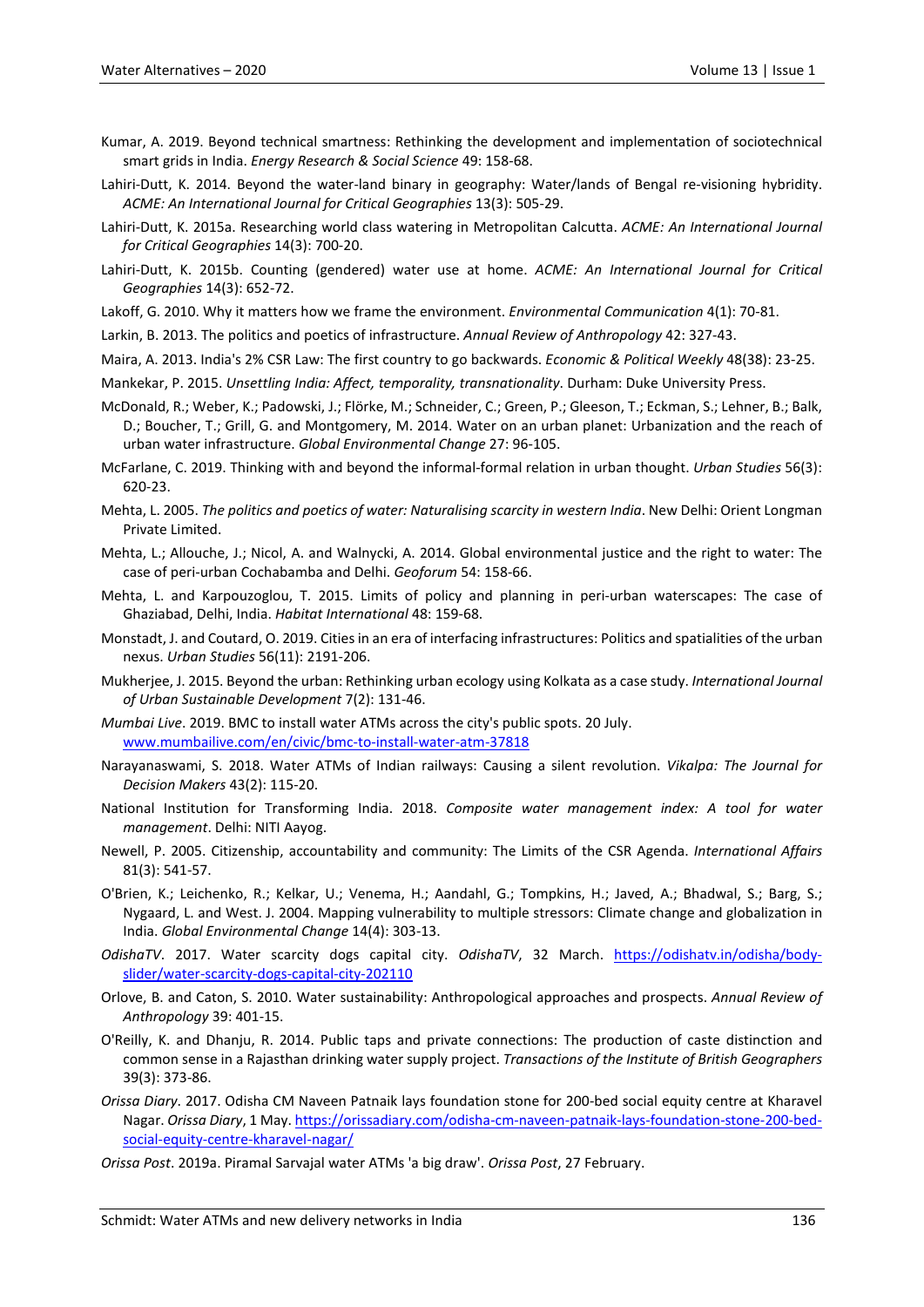[www.orissapost.com/piramal-sarvajal-water-atms-a-big-draw/](http://www.orissapost.com/piramal-sarvajal-water-atms-a-big-draw/)

- *Orissa Post*. 2019b. Water ATMs to go for major overhaul. *Orissa Post*, 5 March. [www.orissapost.com/water-atms-to-go-for-major-overhaul/](http://www.orissapost.com/water-atms-to-go-for-major-overhaul/)
- Macomber, J. 2013. Building sustainable cities. *Harvard Business Review* 91: 40-50.
- Mauss, M. 1990. *The gift: The form and reason for exchange in archaic societies*. London: Routledge.
- Melosi, M. 2000. *The sanitary city: Urban infrastructure in America from colonial times to the present*. Baltimore: Johns Hopkins University Press.
- Panda, S. 2015. Women's collective action and sustainable water management: Sewa's water campaign in Gujarat. Channa, S. and Porter, M. (Eds) *Gender, livelihood and environment: How women manage resources*, pp. 141- 65. New Delhi: Orient BlackSwan.
- Pauli, B. 2019. *Flint fights back: Environmental justice and democracy in the Flint water crisis*. Cambridge: MIT Press.
- Papada, E.; Papoutsi, A.; Painter, J. and Vradis, A. 2019. Pop-up governance: Transforming the management of migrant populations through humanitarian and security practices in Lesbos, Greece, 2015-2017. *Environment and Planning D: Society and Space* online advance:<https://doi.org/10.1177/0263775819891167>
- Puig de la Bellacasa, M. 2017. *Matters of care: Speculative ethics in more than human worlds*. Minneapolis: University of Minnesota Press.
- Rademacher, A. 2011. *Reigning the river: Urban ecologies and political transformation in kathmandu*. Durham: Duke University Press.
- Rademacher, A. and Sivaramakrishnan, K. (Eds). 2013. *Ecologies of urbanism in India: Metropolitan civility and sustainability*. Hong Kong: Hong Kong University Press.
- Ranganathan, M. 2015. Storm drains as assemblages: The political ecology of flood risk in post-colonial Bangalore. *Antipode* 47(5): 1300-20.
- Ranganathan, M. 2018. Rule by difference: Empire, liberalism, and the legacies of urban "improvement". *Environment and Planning A: Economy and Space* 50(7): 1386-1406.
- Ranganathan, M. and Balazs, C. 2015. Water marginalization at the urban fringe: Environmental justice and urban political ecology across the north-south divide. *Urban Geography* 36(3): 403-23.
- Roy, A. 2009. Why India cannot plan its cities: Informality, insurgence and the idiom of urbanization. *Planning Theory* 8 (1): 76-87.
- Sarkar, A. 2019. The role of new 'smart technology' to provide water to the urban poor: A case study of water ATMs in Delhi, India. *Energy, Ecology and Environment* 4(4): 166-74.
- Sarkar, J. and Sarkar, S. 2015. Corporate social responsibility In India An effort to bridge the welfare gap. *Review of Market Integration* 7(1): 1-36.
- Schmidt, J. and Matthews, N. 2018. From state to system: Financialization and the water-energy-food-climate nexus. *Geoforum* 91: 151-59.
- Schmidt, J. and Peppard, C. 2014. Water ethics on a human dominated planet: Rationality, context and values in global governance. *WIREs Water* 1(6): 533-47.
- Sircar, S. 2018. "You can call it a *mufassil* town, but nothing less": Worlding the new census towns of India. *Geoforum* 91: 216-26.
- Sneddon, C. 2015. *Concrete revolution: Large dams, Cold War geopolitics, and the U.S. Bureau of Reclamation*. Chicago: University of Chicago Press.
- Srinivasan, V; Seto, K.; Emerson, R. and Gorelick, S. 2013. The impact of urbanization on water vulnerability: A coupled human-environment system approach for Chennai, India. *Global Environmental Change* 23(1): 229-39.
- Star, S. 1999. The ethnography of infrastructure. *American Behavioral Scientist* 43(3): 377-91.
- Suchman, L. 2007. *Human-machine reconfigurations: Plans and situated actions, 2nd Edition*. Cambridge: Cambridge University Press.
- Sultana, F. 2011. Suffering for water, suffering from water: Emotional geographies of resource access, control and conflict. *Geoforum* 42: 163-72.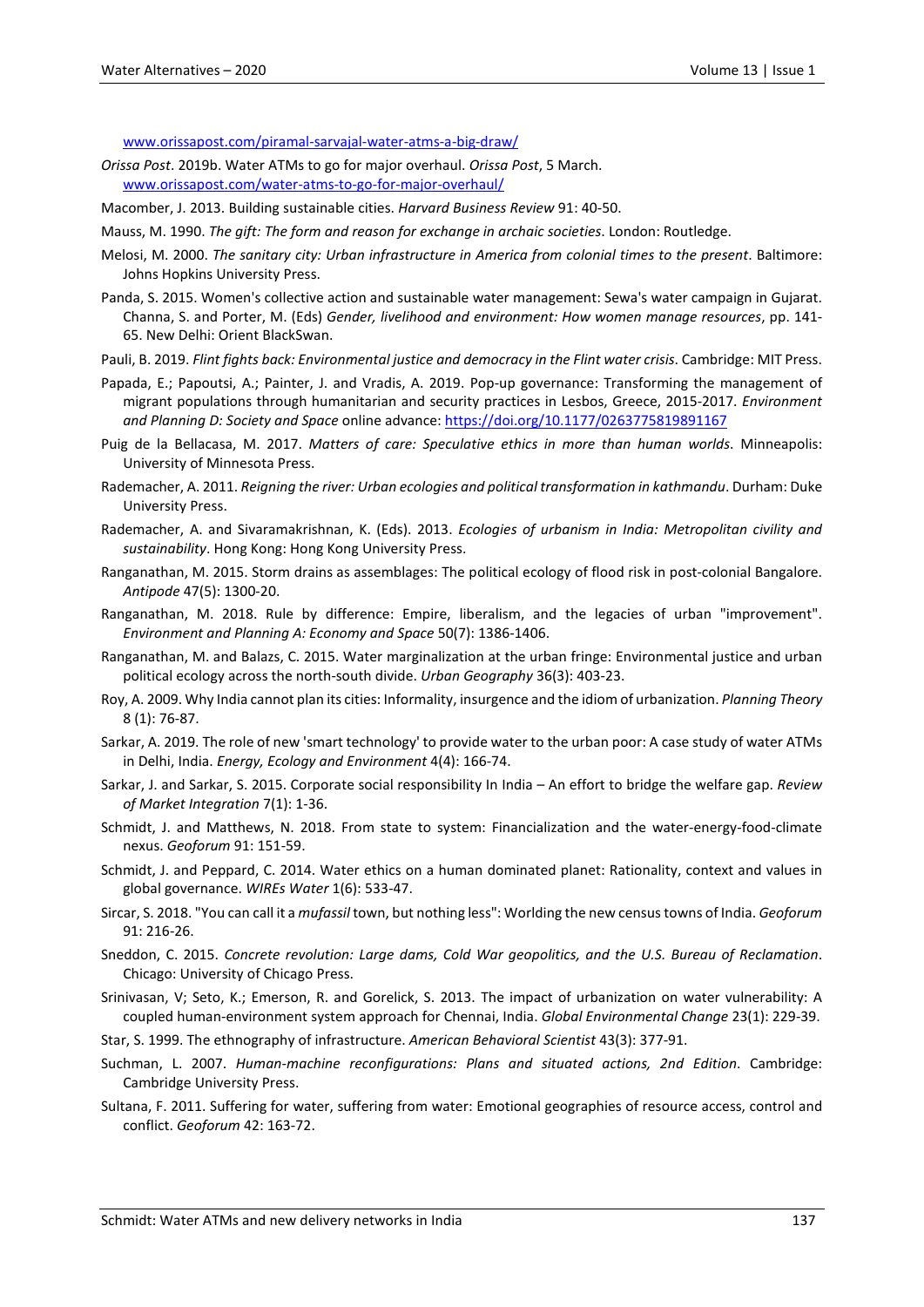- Sultana, F. 2013. Water, technology, and development: Transformations of development technonatures in changing waterscapes. *Environment and Planning D: Society and Space* 31(2): 337-53.
- von Schnitzler, A. 2016. *Democracy's infrastructure: Techno-politics and protest after apartheid*. Princeton: Princeton University Press.

Swyngedouw, E. 2004. *Social power and the urbanization of water*. New York: Oxford University Press.

- *Telangana Today*. 2018. Smart washrooms to come up at 66 locations in Hyderabad. *Telangana Today*, 22 August. <https://telanganatoday.com/smart-washrooms-to-come-up-at-66-locations>
- *The Hans India*. 2018. Water ATM now open at Nandinagar bus stop. *The Hans India*, 5 May. [www.thehansindia.com/posts/index/Telangana/2018-05-05/Water-ATM-now-open-at-Nandinagar-Bus](http://www.thehansindia.com/posts/index/Telangana/2018-05-05/Water-ATM-now-open-at-Nandinagar-Bus-stop/378970)[stop/378970](http://www.thehansindia.com/posts/index/Telangana/2018-05-05/Water-ATM-now-open-at-Nandinagar-Bus-stop/378970)
- *The Hindu*. 2018a. Are water ATMs the way forward? *The Hindu*, 26 May. [www.thehindu.com/society/swipe-for-water/article23987352.ece](http://www.thehindu.com/society/swipe-for-water/article23987352.ece)
- *The Hindu*. 2018b. Digitalisation of Nilavarapatti village concludes. *The Hindu*, 9 October. [www.thehindu.com/news/cities/Coimbatore/digitalisation-of-nilavarapatti-village](http://www.thehindu.com/news/cities/Coimbatore/digitalisation-of-nilavarapatti-village-concludes/article25172690.ece)[concludes/article25172690.ece](http://www.thehindu.com/news/cities/Coimbatore/digitalisation-of-nilavarapatti-village-concludes/article25172690.ece)
- *The Hindu*. 2018c. A policy to put money back in water ATMs. *The Hindu*, 2 September. [www.thehindu.com/news/national/karnataka/a-policy-to-put-money-back-in-water](http://www.thehindu.com/news/national/karnataka/a-policy-to-put-money-back-in-water-atms/article24849846.ece)[atms/article24849846.ece](http://www.thehindu.com/news/national/karnataka/a-policy-to-put-money-back-in-water-atms/article24849846.ece)
- *The Hindu*. 2018d. Water ATM to come up on footpath. *The Hindu*, 2 January. [www.thehindu.com/news/cities/bangalore/water-atm-to-come-up-on-footpath/article22353204.ece](http://www.thehindu.com/news/cities/bangalore/water-atm-to-come-up-on-footpath/article22353204.ece)
- *The Hindu Business Line*. 2018. Maruti Suzuki launches water ATM in Manesar in CSR initiative. *The Hindu Business Line* 11 June. [www.thehindubusinessline.com/companies/maruti-suzuki-launches-water-atm-in-manesar-in](http://www.thehindubusinessline.com/companies/maruti-suzuki-launches-water-atm-in-manesar-in-csr-initiative/article24135963.ece)[csr-initiative/article24135963.ece](http://www.thehindubusinessline.com/companies/maruti-suzuki-launches-water-atm-in-manesar-in-csr-initiative/article24135963.ece)
- *The Hindustan Times*. 2019. MCG will remove water ATMs from footpaths. *The Hindustan Times* 19 June. [www.hindustantimes.com/gurgaon/mcg-will-remove-water-atms-from-footpaths/story-](http://www.hindustantimes.com/gurgaon/mcg-will-remove-water-atms-from-footpaths/story-2SigMaJFGUJTR5alovJNwJ.html)[2SigMaJFGUJTR5alovJNwJ.html](http://www.hindustantimes.com/gurgaon/mcg-will-remove-water-atms-from-footpaths/story-2SigMaJFGUJTR5alovJNwJ.html)
- *The Hitavada*. 2019. Benefited by water ATM, women extend helping hand to others. 22 June. [www.thehitavada.com/Encyc/2019/6/22/Benefited-by-Water-ATM-women-extend-helping-hand-to](http://www.thehitavada.com/Encyc/2019/6/22/Benefited-by-Water-ATM-women-extend-helping-hand-to-others.html)[others.html](http://www.thehitavada.com/Encyc/2019/6/22/Benefited-by-Water-ATM-women-extend-helping-hand-to-others.html)
- *The Navhind Times*. 2019. Water ATMs for Konkan railway passengers. *The Navhind Times* 4 July. <http://navhindtimes.in/water-atms-for-konkan-railway-passengers/>
- *The New Indian Express*. 2018a. Avadi municipality invites funding for water ATMs. *The New Indian Express*, 30 August. [www.newindianexpress.com/cities/chennai/2018/aug/30/avadi-municipality-invites-funding-for](http://www.newindianexpress.com/cities/chennai/2018/aug/30/avadi-municipality-invites-funding-for-water-atms-1864662.html)[water-atms-1864662.html](http://www.newindianexpress.com/cities/chennai/2018/aug/30/avadi-municipality-invites-funding-for-water-atms-1864662.html)

*The New Indian Express*. 2018b. Demonetisation? Water ATMs launched a year back have also gone dry in Hyderabad. *The New Indian Express*, 9 November. [www.newindianexpress.com/cities/hyderabad/2018/nov/09/demonetisation-water-atms-launched-a-year](http://www.newindianexpress.com/cities/hyderabad/2018/nov/09/demonetisation-water-atms-launched-a-year-back-have-also-gone-dry-in-hyderabad-1895777.html)[back-have-also-gone-dry-in-hyderabad-1895777.html](http://www.newindianexpress.com/cities/hyderabad/2018/nov/09/demonetisation-water-atms-launched-a-year-back-have-also-gone-dry-in-hyderabad-1895777.html)

- *The New Indian Express*. 2019. Amma Kudineer faces summer heat. *The New Indian Express*, 20 June. [www.newindianexpress.com/cities/chennai/2019/jun/20/amma-kudineer-faces-summer-heat-1992528.html](http://www.newindianexpress.com/cities/chennai/2019/jun/20/amma-kudineer-faces-summer-heat-1992528.html)
- *The Pioneer*. 2018a. HP CM reviews water supply situation in Shimla town. *The Pioneer*, 2 June. [www.dailypioneer.com/2018/state-editions/hp-cm-reviews-water-supply-situation-in-shimla-town.html](http://www.dailypioneer.com/2018/state-editions/hp-cm-reviews-water-supply-situation-in-shimla-town.html)
- *The Pioneer*. 2018b. No takers for poll-bound Bijepur fluorosis issue. *The Pioneer* 25 January. [www.dailypioneer.com/2018/state-editions/no-takers-for-poll-bound-bijepur-fluorosis-issue.html](http://www.dailypioneer.com/2018/state-editions/no-takers-for-poll-bound-bijepur-fluorosis-issue.html)
- *The Sentinel*. 2018. Access to drinking water a fundamental right: Guwahati Mohanagar Unnayan Samity (MUS). *The Sentinel*, 28 July. [www.sentinelassam.com/news/access-to-drinking-water-a-fundamental-right-guwahati](http://www.sentinelassam.com/news/access-to-drinking-water-a-fundamental-right-guwahati-mohanagar-unnayan-samity-mus/)[mohanagar-unnayan-samity-mus/](http://www.sentinelassam.com/news/access-to-drinking-water-a-fundamental-right-guwahati-mohanagar-unnayan-samity-mus/)

*The Telegraph*. 2017. Water ATMs to miss deadline. *The Telegraph*, 30 January. [www.telegraphindia.com/states/odisha/water-atms-to-miss-deadline/cid/1389440](http://www.telegraphindia.com/states/odisha/water-atms-to-miss-deadline/cid/1389440)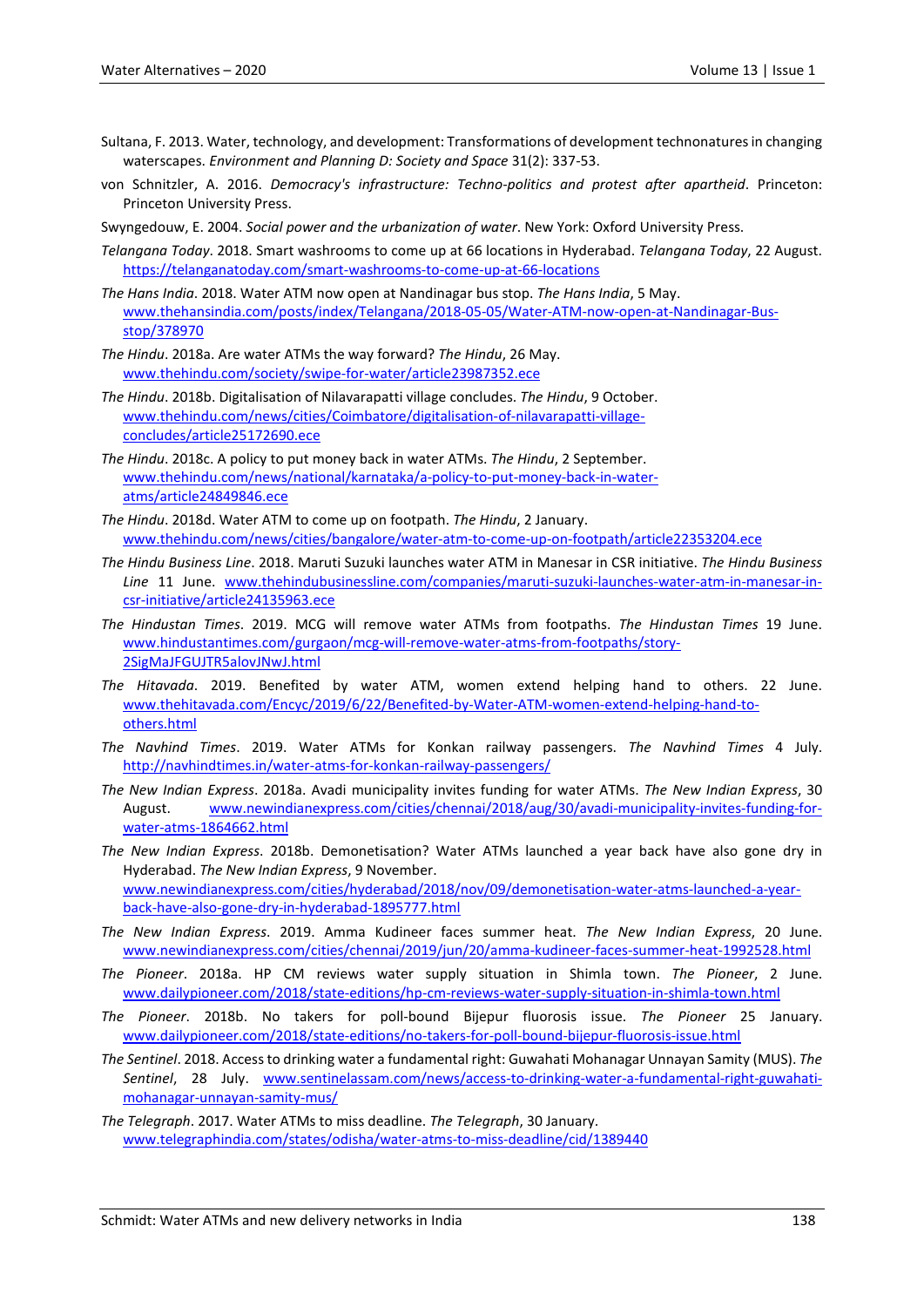[=text&utm\\_campaign=cppst](http://timesofindia.indiatimes.com/articleshow/61966129.cms?utm_source=contentofinterest&utm_medium=text&utm_campaign=cppst)

- *The Telegraph*. 2018. 40 water ATMs lie unused, but Odisha plans more. *The Telegraph* 28 September. [www.telegraphindia.com/states/odisha/40-water-atms-lie-unused-but-govt-plans-more/cid/1670391](http://www.telegraphindia.com/states/odisha/40-water-atms-lie-unused-but-govt-plans-more/cid/1670391)
- *Times of India*. 2016. Smart cards for drinking water in slums. *Times of India*, 4 December. [http://timesofindia.indiatimes.com/articleshow/55791457.cms?utm\\_source=contentofinterest&utm\\_medium](http://timesofindia.indiatimes.com/articleshow/55791457.cms?utm_source=contentofinterest&utm_medium=text&utm_campaign=cppst) [=text&utm\\_campaign=cppst](http://timesofindia.indiatimes.com/articleshow/55791457.cms?utm_source=contentofinterest&utm_medium=text&utm_campaign=cppst)
- *Times of India*. 2017a. Smart public toilet inaugurated in Connaught Place. *Times of India*, 27 September. [http://timesofindia.indiatimes.com/articleshow/60850003.cms?utm\\_source=contentofinterest&utm\\_medium](http://timesofindia.indiatimes.com/articleshow/60850003.cms?utm_source=contentofinterest&utm_medium=text&utm_campaign=cppst) [=text&utm\\_campaign=cppst](http://timesofindia.indiatimes.com/articleshow/60850003.cms?utm_source=contentofinterest&utm_medium=text&utm_campaign=cppst)
- *Times of India*. 2017b. Bhubaneswar Development Authority to develop two rental housing complexes for construction workers. *Times of India* 7 December. [http://timesofindia.indiatimes.com/articleshow/61966129.cms?utm\\_source=contentofinterest&utm\\_medium](http://timesofindia.indiatimes.com/articleshow/61966129.cms?utm_source=contentofinterest&utm_medium=text&utm_campaign=cppst)
- *Times of India*. 2017c. Water from ATMs in Bhubaneswar to be free now. *Times of India*, 29 April. [http://timesofindia.indiatimes.com/articleshow/58429781.cms?utm\\_source=contentofinterest&utm\\_medium](http://timesofindia.indiatimes.com/articleshow/58429781.cms?utm_source=contentofinterest&utm_medium=text&utm_campaign=cppst) [=text&utm\\_campaign=cppst](http://timesofindia.indiatimes.com/articleshow/58429781.cms?utm_source=contentofinterest&utm_medium=text&utm_campaign=cppst)
- *Times of India*. 2017d. Water ATMs to be installed in two parks at Bhubaneswar. *Times of India,* 13 May. [http://timesofindia.indiatimes.com/articleshow/58654625.cms?utm\\_source=contentofinterest&utm\\_medium](http://timesofindia.indiatimes.com/articleshow/58654625.cms?utm_source=contentofinterest&utm_medium=text&utm_campaign=cppst) [=text&utm\\_campaign=cppst](http://timesofindia.indiatimes.com/articleshow/58654625.cms?utm_source=contentofinterest&utm_medium=text&utm_campaign=cppst)
- *Times of India*. 2017e. Water ATM, street lights to be installed in RD Women's University. *Times of India,* 2 November.

[http://timesofindia.indiatimes.com/articleshow/61471164.cms?utm\\_source=contentofinterest&utm\\_medium](http://timesofindia.indiatimes.com/articleshow/61471164.cms?utm_source=contentofinterest&utm_medium=text&utm_campaign=cppst) [=text&utm\\_campaign=cppst](http://timesofindia.indiatimes.com/articleshow/61471164.cms?utm_source=contentofinterest&utm_medium=text&utm_campaign=cppst)

- *Times of India*. 2017f. Water ATMs changing lives of villagers in Nagpur dist. *Times of India*, 6 August. [http://timesofindia.indiatimes.com/articleshow/59932845.cms?utm\\_source=contentofinterest&utm\\_medium](http://timesofindia.indiatimes.com/articleshow/59932845.cms?utm_source=contentofinterest&utm_medium=text&utm_campaign=cppst) [=text&utm\\_campaign=cppst](http://timesofindia.indiatimes.com/articleshow/59932845.cms?utm_source=contentofinterest&utm_medium=text&utm_campaign=cppst)
- *Times of India*. 2017g. 83 water ATMs get LMC nod, little else. *Times of India* 30 April. [https://timesofindia.indiatimes.com/city/lucknow/83-water-atms-get-lmc-nod-little](https://timesofindia.indiatimes.com/city/lucknow/83-water-atms-get-lmc-nod-little-else/articleshow/58439177.cms)[else/articleshow/58439177.cms](https://timesofindia.indiatimes.com/city/lucknow/83-water-atms-get-lmc-nod-little-else/articleshow/58439177.cms)
- *Times of India*. 2018a. These ATMs give Bengaluru's poor access to clean water. 20 April. [http://timesofindia.indiatimes.com/articleshow/63915894.cms?utm\\_source=contentofinterest&utm\\_medium](http://timesofindia.indiatimes.com/articleshow/63915894.cms?utm_source=contentofinterest&utm_medium=text&utm_campaign=cppst) [=text&utm\\_campaign=cppst](http://timesofindia.indiatimes.com/articleshow/63915894.cms?utm_source=contentofinterest&utm_medium=text&utm_campaign=cppst)
- *Times of India*. 2018b. MCG to set up 60 water ATMs in Gurugram. 10 September. [https://timesofindia.indiatimes.com/city/gurgaon/mcg-to-set-up-60-water-atms-in](https://timesofindia.indiatimes.com/city/gurgaon/mcg-to-set-up-60-water-atms-in-gurgaon/articleshow/65746671.cms)[gurgaon/articleshow/65746671.cms](https://timesofindia.indiatimes.com/city/gurgaon/mcg-to-set-up-60-water-atms-in-gurgaon/articleshow/65746671.cms)
- *Times of India*. 2018c. Government to install water ATMs in Haryana to provide clean water. *Times of India*, 9 April. [http://timesofindia.indiatimes.com/articleshow/63685249.cms?utm\\_source=contentofinterest&utm\\_medium](http://timesofindia.indiatimes.com/articleshow/63685249.cms?utm_source=contentofinterest&utm_medium=text&utm_campaign=cppst) [=text&utm\\_campaign=cppst](http://timesofindia.indiatimes.com/articleshow/63685249.cms?utm_source=contentofinterest&utm_medium=text&utm_campaign=cppst)
- Truelove, Y. 2019. Gray zones: The everyday practices and governance of water beyond the network. *Annals of the American Association of Geographers* 109(6): 1758-74.
- Waldron, I. 2018. *There's something in the water: Environmental racism in indigenous and black communities*. Halifax: Fernwood Publishing Ltd.
- Wajcman, J. 2000. Reflections on gender and technology studies: In what state is the art? *Social Studies of Science* 30 (3): 447-64.
- Wescoat, J.; Shah, R.; Singh, R. and Murty, J. 2019. Habitations, villages, and gram panchayats: Local drinking water planning in rural India with a Pune District case study. *Journal of Water, Sanitation, and Hygiene* 9 (3): 522-30.
- Williams, J.; Bouzarovski, S. and Swyngedouw, E. 2019. The urban resource nexus: On the politics of relationality, water-energy infrastructure and the fallacy of integration. *Environment and Planning C: Politics and Space* 37(4): 652-69.